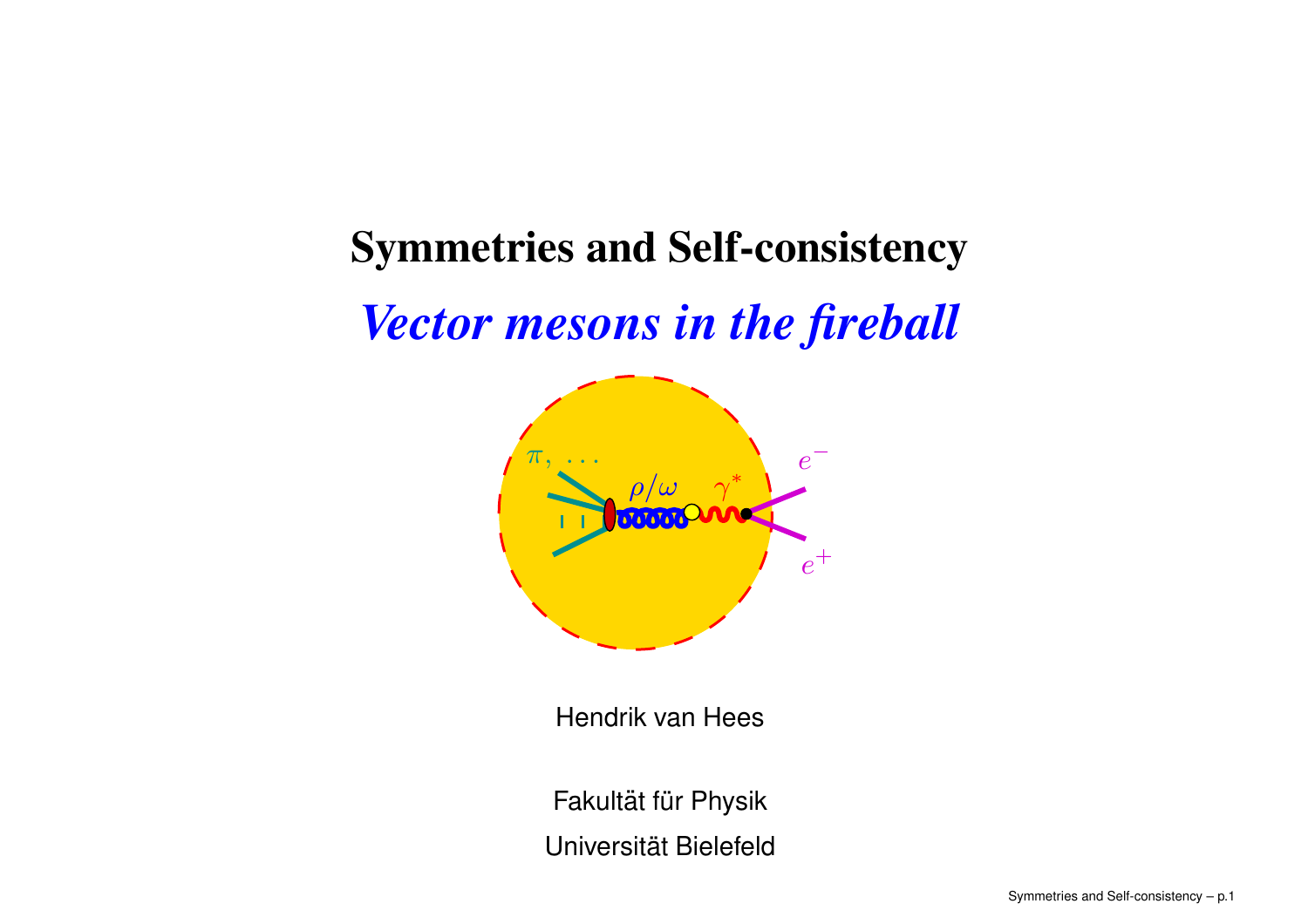# **Content**

#### **O** Concepts

- Real time formalism
- 2PI formalism
- Symmetries and trouble with 2PI formalism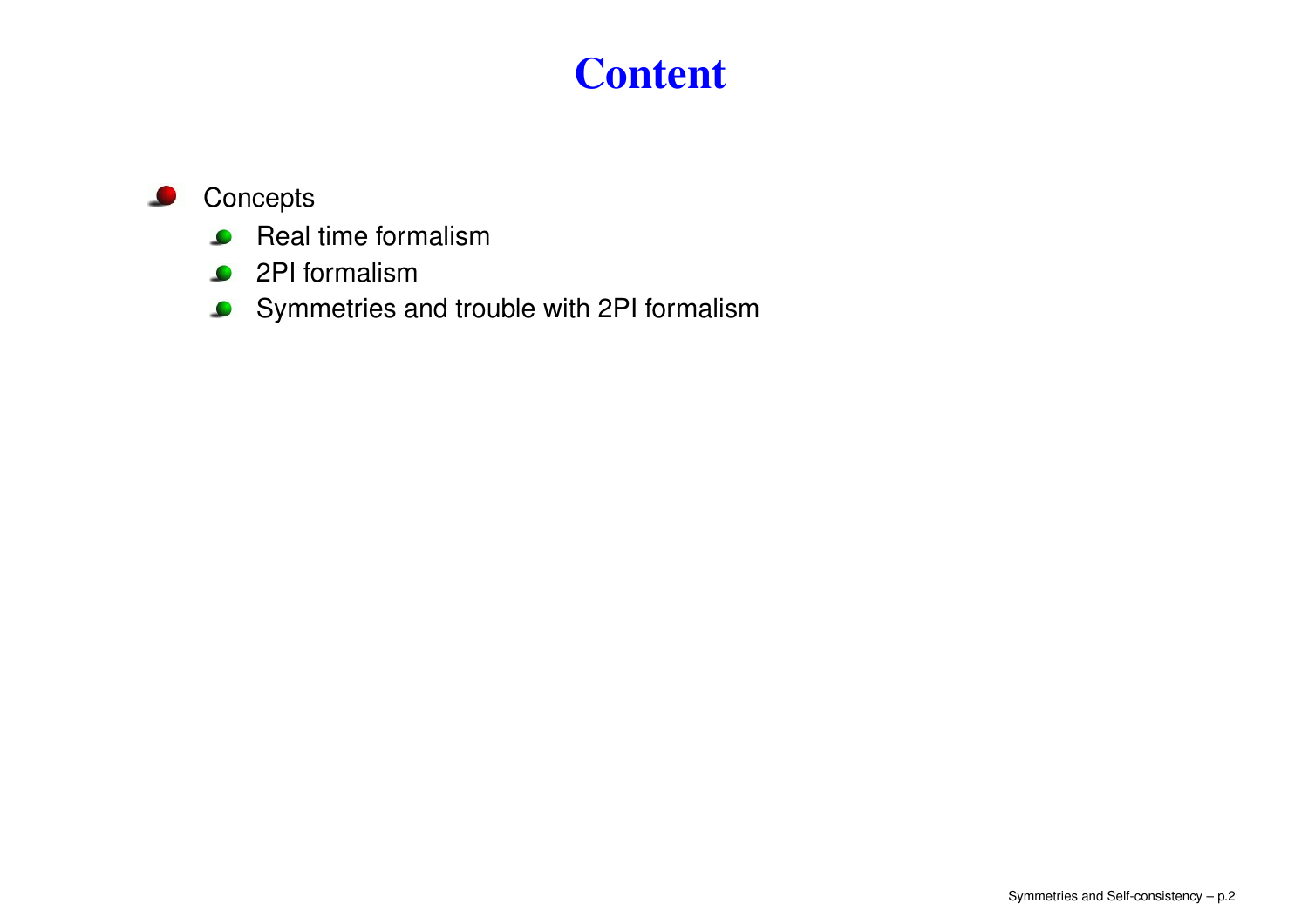# **Content**

#### **Concepts**

- Real time formalism
- 2PI formalism
- Symmetries and trouble with 2PI formalism
- Application to the  $\pi \rho$ -system
	- Kroll-Lee-Zumino (KLZ) model  $\bullet$
	- Perturbative results  $\bullet$
	- $\bullet$ 2PI: Trouble in paradise (due to violation of symmetries)
	- First way out: Projection formalism  $\bullet$
	- First toy calculations:  $\bullet$

#### **Outlook**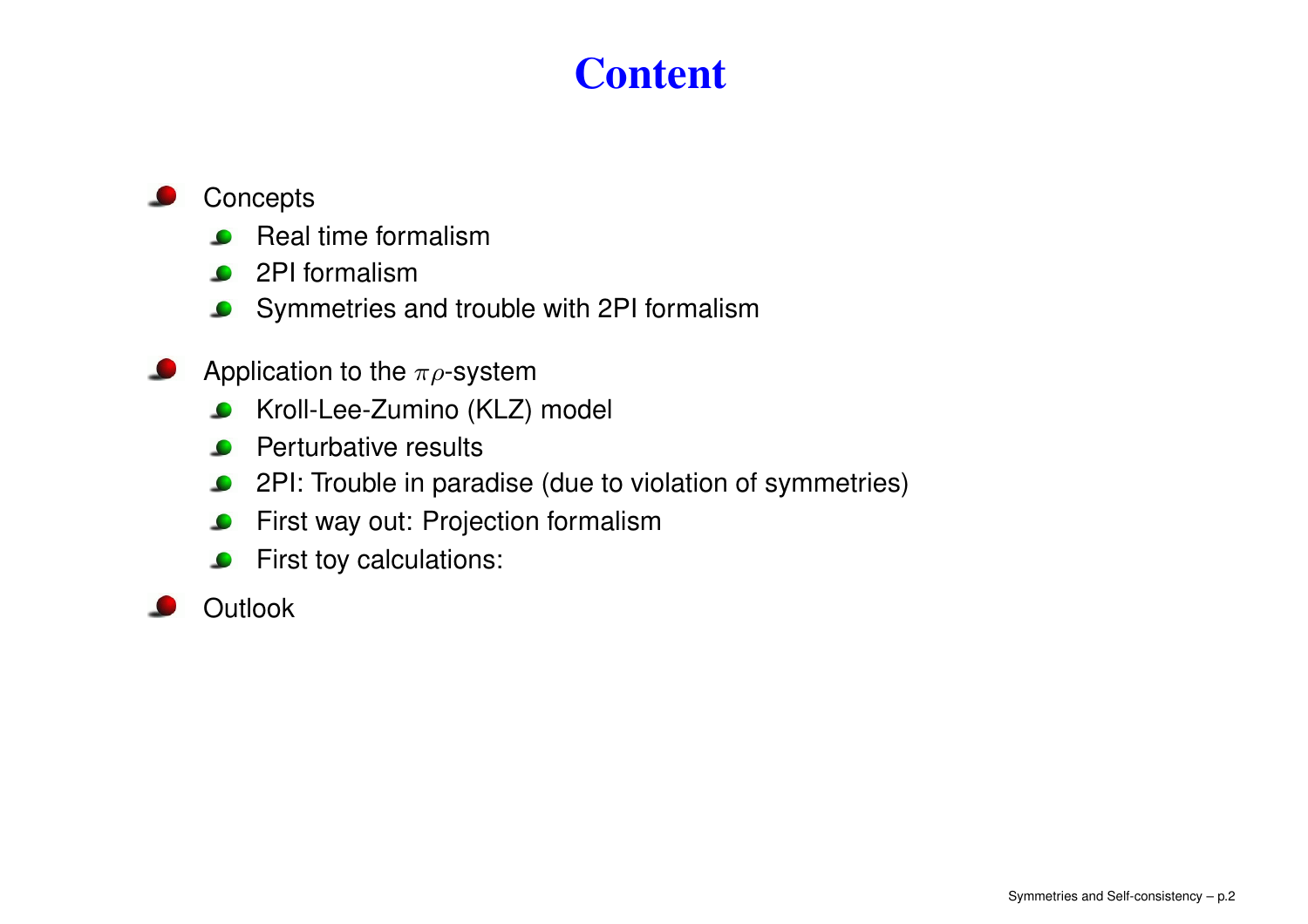#### **Real time formalism**

 $\bullet$ Initial statistical operator  $\boldsymbol{\rho}_i$  at  $t=t_i$ 

 $\bullet$ Time evolution

$$
\langle O(t) \rangle = \text{Tr}\left[\boldsymbol{\rho}(t_i) \mathcal{T}_a \left\{ \exp\left[ +\mathrm{i} \int_{t_i}^t \mathrm{d}t' \mathbf{H}_I(t') \right] \right\} \right]
$$
\n
$$
\mathbf{O}_I(t)
$$
\n
$$
\mathcal{T}_c \left\{ \exp\left[ -\mathrm{i} \int_{t_i}^t \mathrm{d}t' \mathbf{H}_I(t') \right] \right\} \right].
$$
\n
$$
\underbrace{\mathcal{T}_c \left\{ \exp\left[ -\mathrm{i} \int_{t_i}^t \mathrm{d}t' \mathbf{H}_I(t') \right] \right\}}_{\text{time-ordered}}.
$$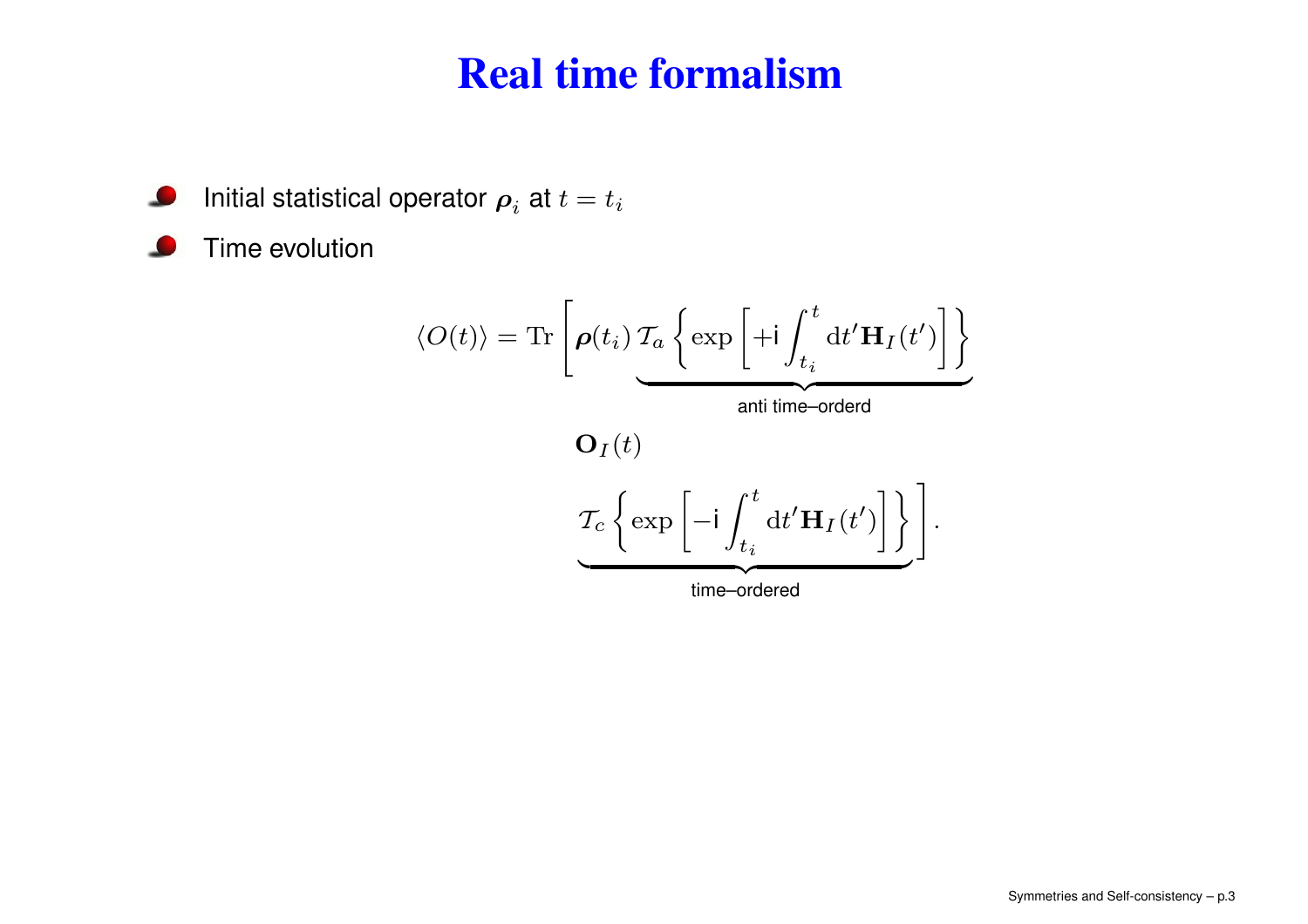#### **Real time formalism**



Time evolution

$$
\langle O(t) \rangle = \text{Tr}\left[\boldsymbol{\rho}(t_i) \mathcal{T}_a \left\{ \exp\left[ +\mathrm{i} \int_{t_i}^t \mathrm{d}t' \mathbf{H}_I(t') \right] \right\} \right]
$$
\nanti time–orderd

\n
$$
\mathbf{O}_I(t)
$$
\n
$$
\mathcal{T}_c \left\{ \exp\left[ -\mathrm{i} \int_{t_i}^t \mathrm{d}t' \mathbf{H}_I(t') \right] \right\} \right].
$$
\ntime–ordered



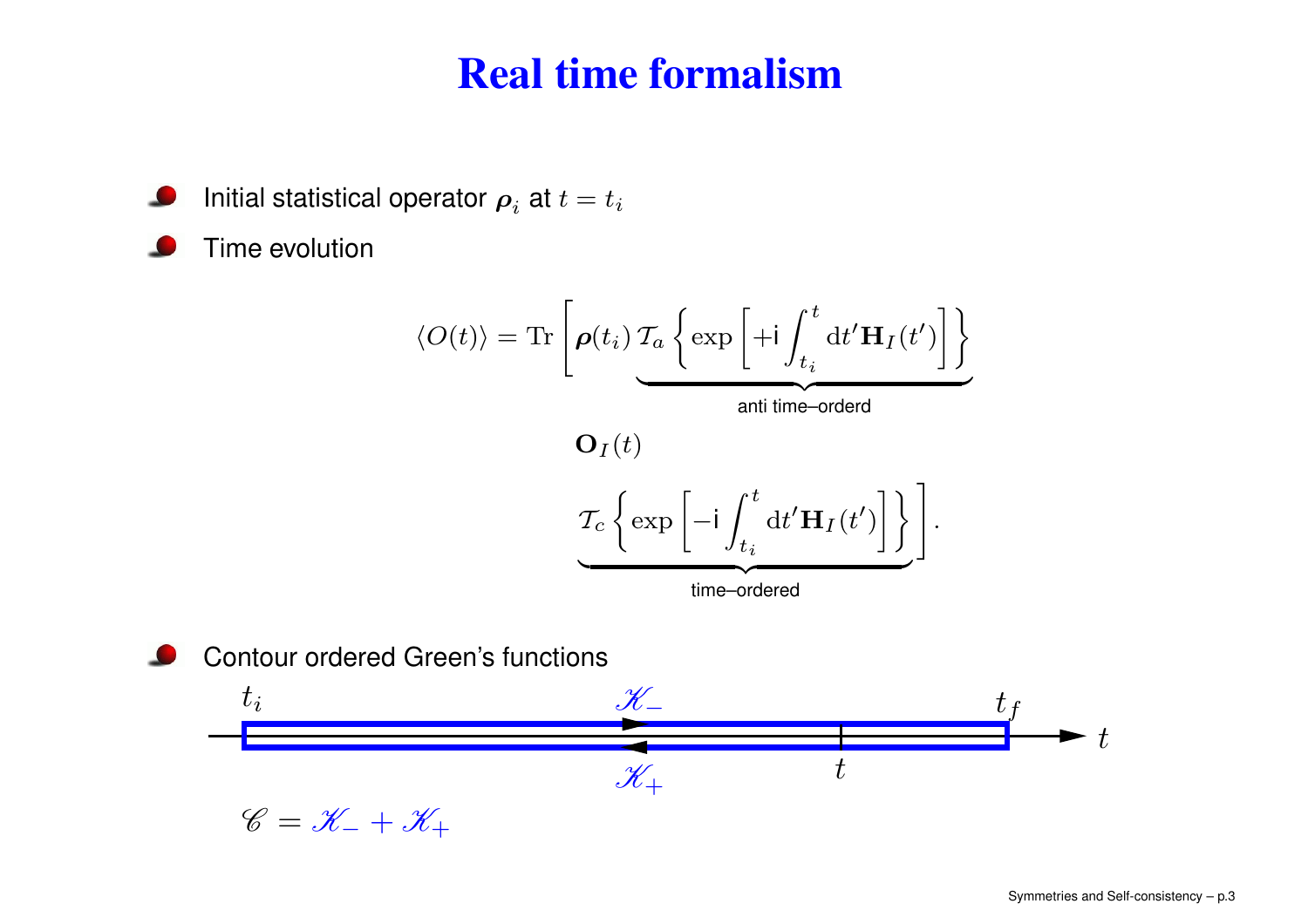# **Real-time formalism: Equilibrium**

In equilibrium

$$
\rho = \exp(-\beta \mathbf{H})/Z \text{ with } Z = \text{Tr}\exp(-\beta \mathbf{H}), \quad \beta = 1/T
$$

Can be implemented by adding an imaginary part to the contour  $\operatorname{Im} t$ 

$$
t_{i} \t t_{1} \t \mathscr{K}_{-}
$$
  
\n
$$
t_{f}
$$
  
\n
$$
\mathscr{K}_{+}
$$
  
\n
$$
t_{f}
$$
  
\n
$$
\mathscr{K}_{+}
$$
  
\n
$$
t_{f}
$$
  
\n
$$
t_{f}
$$
  
\n
$$
\mathscr{K}_{+}
$$
  
\n
$$
t_{f}
$$
  
\n
$$
t_{f}
$$
  
\n
$$
t_{f}
$$
  
\n
$$
t_{f}
$$
  
\n
$$
t_{f}
$$
  
\n
$$
t_{f}
$$

- Correlation functions with real times: i $G_{\mathscr{C}}(x_1^-,x_2^+)$
- Fields periodic (bosons) or anti-periodic (fermions) in imaginary time
- Feynman rules  $\Rightarrow$  time integrals  $\rightarrow$  contour integrals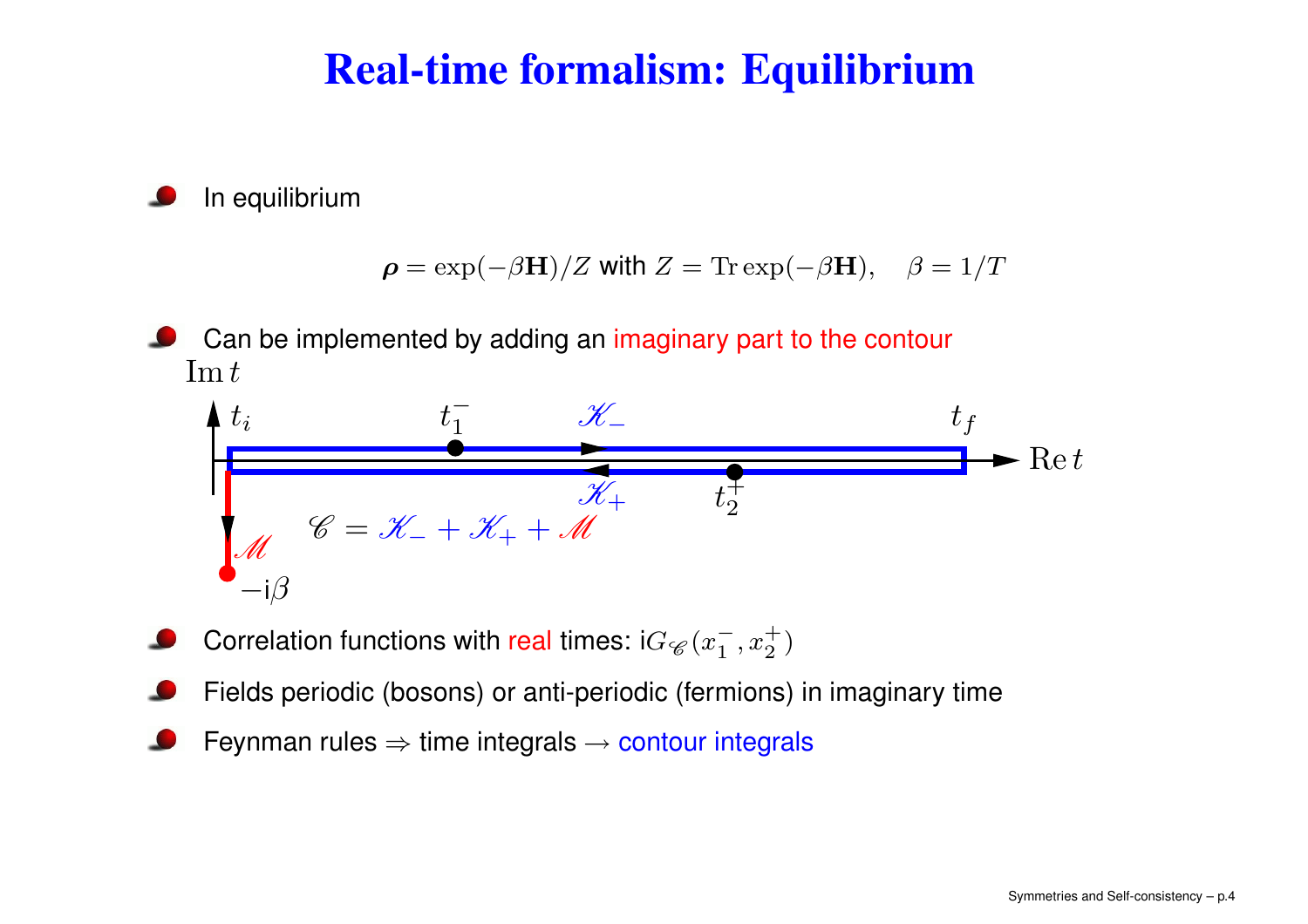#### **2PI-Formalism: The** Φ**-functional**

 $\bullet$ Introduce local and bilocal sources

$$
Z[J,K] = N \int D\phi \exp \left[ iS[\phi] + i \left\{ J_1 \phi_1 \right\}_1 + \left\{ \frac{i}{2} K_{12} \phi_1 \phi_2 \right\}_{12} \right]
$$

Generating functional for connected diagrams  $\bullet$ 

$$
Z[J,K] = \exp(\mathrm{i} W[J,K])
$$

 $\bullet$ The mean field and the connected Green's function

$$
\varphi_1 = \frac{\delta W}{\delta J_1}, \ G_{12} = -\frac{\delta^2 W}{\delta J_1 \delta J_2} \Rightarrow \frac{\delta W}{\delta K_{12}} = \frac{1}{2} [\varphi_1 \varphi_2 + iG_{12}]
$$
  
standard quantum field theory

Legendre transformation for  $\varphi$  and  $G$ :  $\bullet$ 

$$
\mathbb{F}[\varphi, G] = W[J, K] - \{\varphi_1 J_1\}_1 - \frac{1}{2} \{(\varphi_1 \varphi_2 + iG_{12}) K_{12}\}_{12}
$$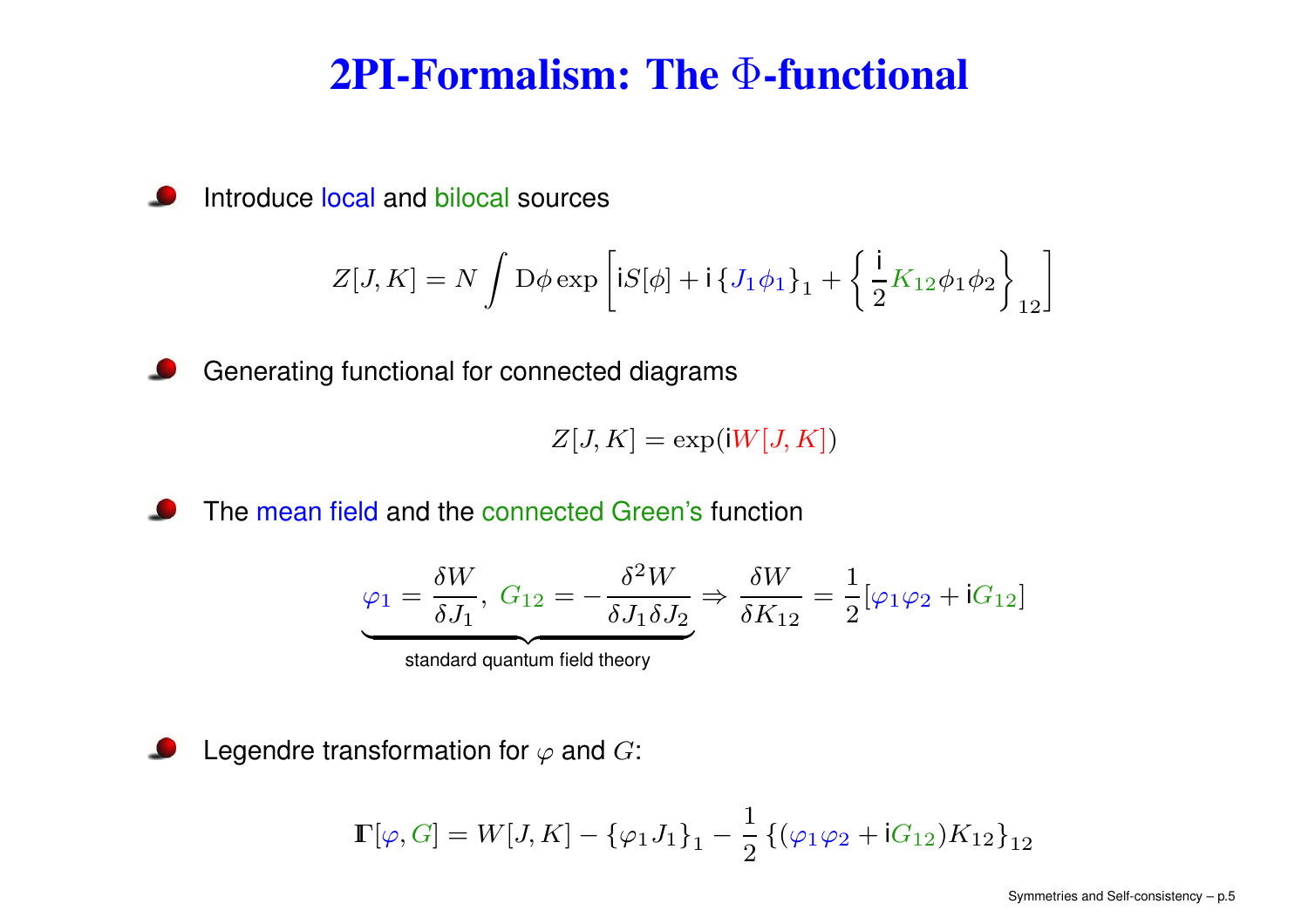# **2PI-formalism: The** Φ**-functional**

Exact closed form:  $\Gamma[\varphi,G]=S_0[\varphi]+\frac{\mathsf{i}}{2}\mathop{\rm Tr}\nolimits\ln(-\mathsf{i} G^{-1})+\frac{\mathsf{i}}{2}\left\{D_{12}^{-1}(G_{12}-D_{12})\right\}_{12}$  $+ \Phi[\varphi, G] \Leftarrow$  all closed 2PI interaction diagrams,  $D_{12} = \left(-\Box - m^2\right)^{-1}$ 

Equations of motion

$$
\frac{\delta \Gamma}{\delta \varphi_1} = -J_1 - \{K_{12}\varphi_2\}_2 \stackrel{!}{=} 0, \quad \frac{\delta \Gamma}{\delta G_{12}} = -\frac{\mathsf{i}}{2}K_{12} \stackrel{!}{=} 0,
$$

Equation of motion for the mean field  $\varphi$  and the "full" propagator G

$$
-\Box \varphi - m^2 \varphi := j = -\frac{\delta \Phi}{\delta \varphi}, \quad -\mathsf{i} (D_{12}^{-1} - G_{12}{}^{-1}) := -\mathsf{i} \Sigma = 2 \frac{\delta \Phi}{\delta G_{21}}
$$



$$
G_{12} = D_{12} + \{D_{11'}\Sigma_{1'2'}G_{2'2}\}_{1'2'}
$$

Closed set of equations of for  $\varphi$  and  $G$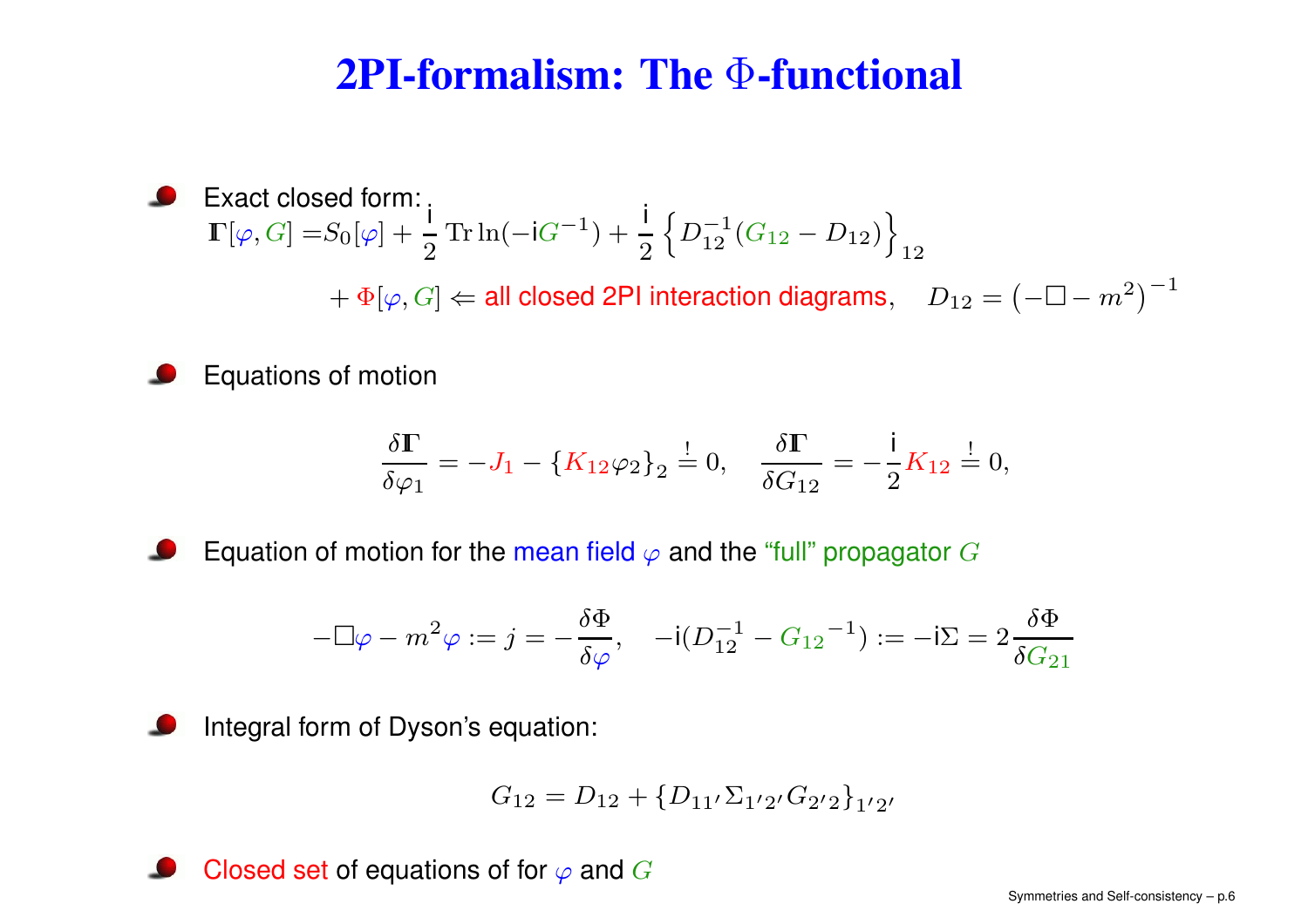# **2PI-formalism: Features**

- Truncation of the Series of diagrams for  $\Phi$
- Expectation values for currents are conserved  $\Rightarrow$  "Conserving Approximations"
- In equilibrium i $\mathbb{I}\lbrack\varphi,G]=\ln Z(\beta)$ (thermodynamical potential)
- consistent treatment of Dynamical quantities (real time formalism) and thermodynamical bulk properties (imaginary time formalism) like energy, pressure, entropy
- Real- and Imaginary-Time quantities "glued" together by Analytic properties from (anti-)periodicity conditions of the fields (KMS-condition)
- Self-consistent set of equations for self-energies and mean fields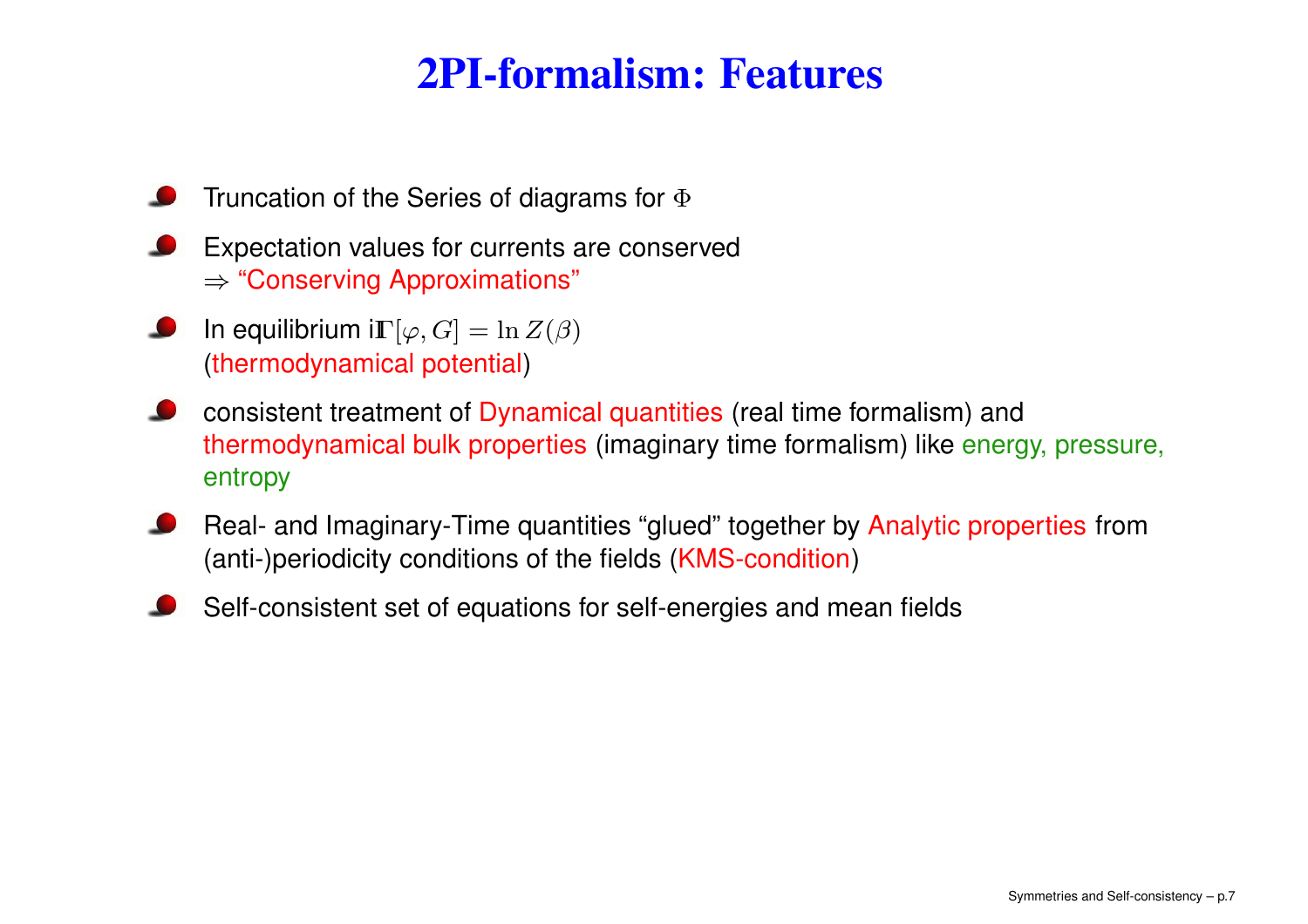# **Symmetries**

- Problem with <sup>Φ</sup>–Functional: Most approximations break symmetry!
- Reason: Only conserving for Expectation values for currents, not for correlation functions
- Dyson's equation as functional of  $\varphi$ :

$$
\left. \frac{\delta \Gamma[\varphi,G]}{\delta G} \right|_{G=G_{\rm eff}[\varphi]} \equiv 0
$$

Define new effective action functional

$$
\Gamma_{\rm eff}[\varphi]=\mathbb{\Gamma}[\varphi,G_{\rm eff}[\varphi]]
$$

- Symmetry analysis  $\Rightarrow \Gamma_{\text{eff}}[\varphi]$  symmetric functional in  $\varphi$
- Stationary point

$$
\left.\frac{\delta\Gamma_{\text{eff}}}{\delta\phi}\right|_{\varphi=\varphi_0}=0
$$

 $\bullet \quad \varphi_0$  and  $G = G_{\text{eff}}[\varphi_0]$ : self–consistent  $\Phi$ –Functional solutions!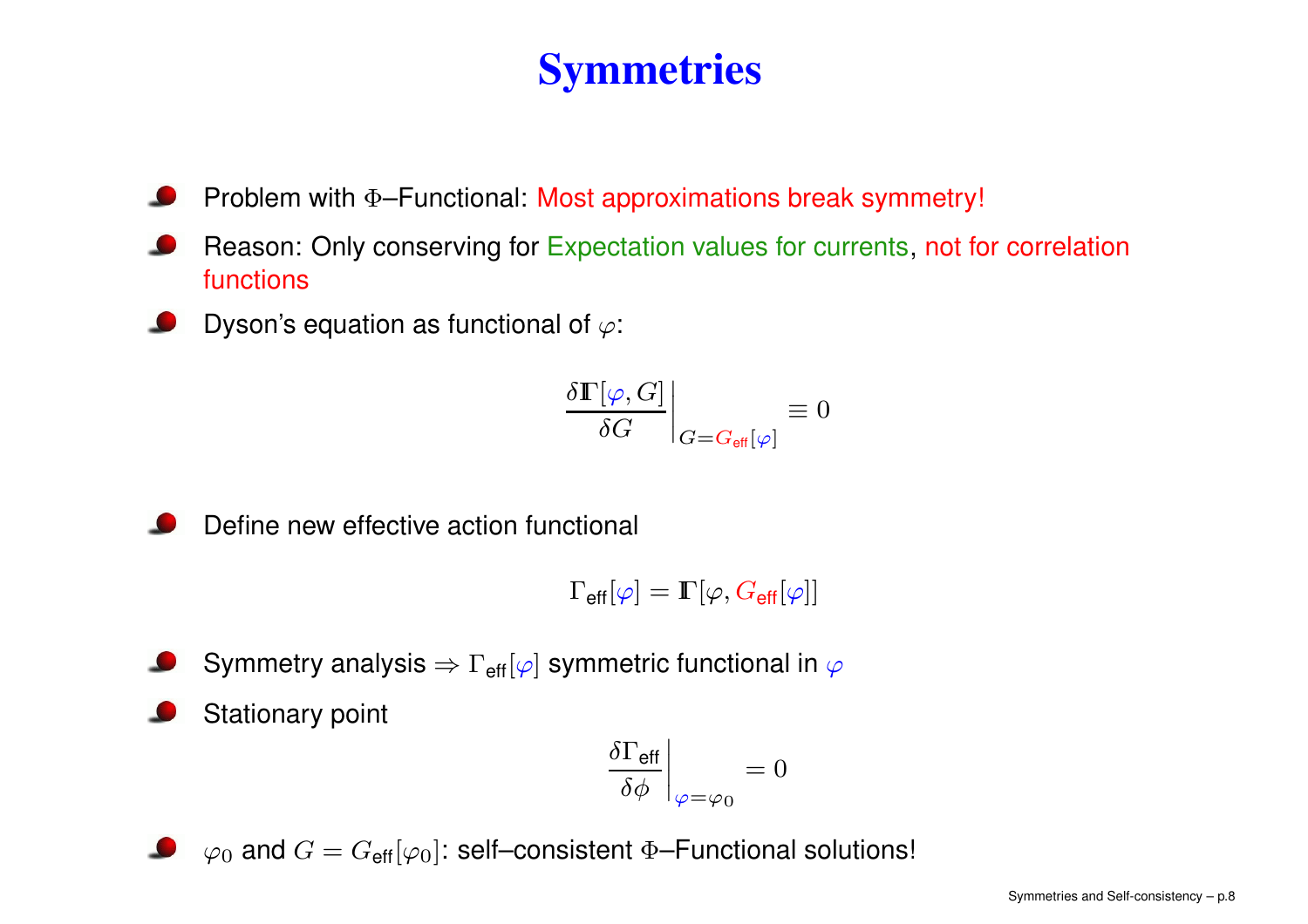# **Symmetries**

- $\Gamma_{\mathsf{eff}}$  generates  $\mathsf{external}$  vertex functions fulfilling  $\mathsf{Ward}\mathsf{-Takahashi}$  identities of symmetries
- External Propagator

$$
(G_{\text{ext}}^{-1})_{12} = \left. \frac{\delta^2 \Gamma_{\text{eff}}[\varphi]}{\delta \varphi_1 \delta \varphi_2} \right|_{\varphi = \varphi_0}
$$

- $G_{\mathsf{ext}}$  generally not identical with Dyson resummed propagator
- Problem: Calculation of  $\Sigma_{\mathsf{ext}}$  needs resummation of Bethe-Salpeter ladders

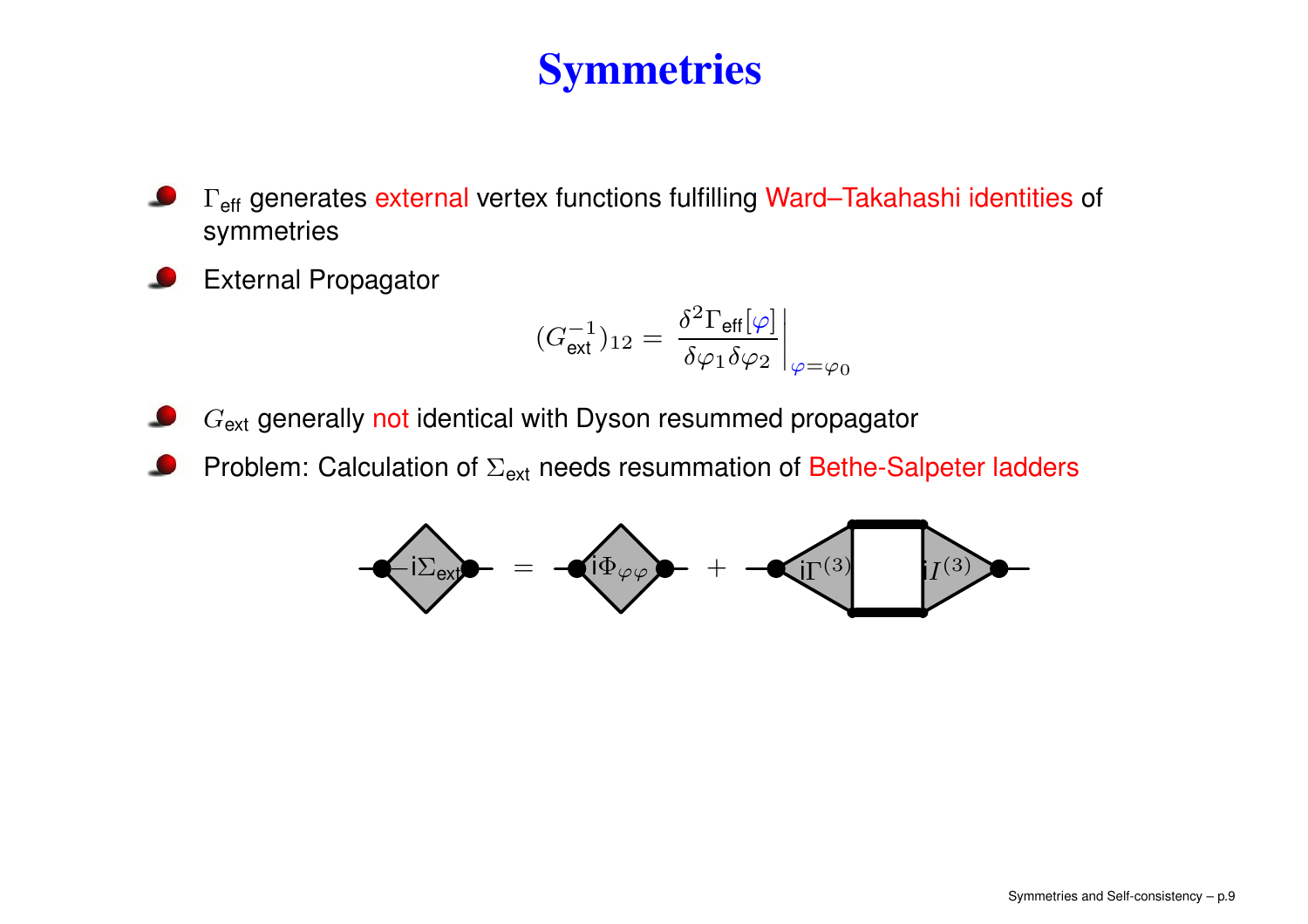# **Gauge theories**

 $\bullet$ Abelian massive gauge boson: Do not need Higgs! (Stueckelberg formalism) Gauge invariant classical Lagrangian:

$$
\mathcal{L} = -\frac{1}{4}V_{\mu\nu}V^{\mu\nu} + \frac{1}{2}m^2V_{\mu}V^{\mu} + \frac{1}{2}(\partial^{\mu}\varphi)(\partial_{\mu}\varphi) + m\varphi\partial_{\mu}V^{\mu}
$$

Gauge invariance:

$$
\delta V_{\mu}(x) = \partial_{\mu} \chi(x), \ \delta \varphi = m \chi(x)
$$

Quantisation: Gauge fixing and ghosts

$$
\mathcal{L}_V = -\frac{1}{4} V_{\mu\nu} V^{\mu\nu} + \frac{m}{2} V_{\mu} V^{\mu} - \frac{1}{2\xi} (\partial_{\mu} V^{\mu})^2 +
$$

$$
+ \frac{1}{2} (\partial_{\mu}\varphi)(\partial^{\mu}\varphi) - \frac{\xi m^2}{2} \varphi^2 +
$$

$$
+ (\partial_{\mu}\eta^*)(\partial_{\mu}\eta) - \xi m^2 \eta^* \eta.
$$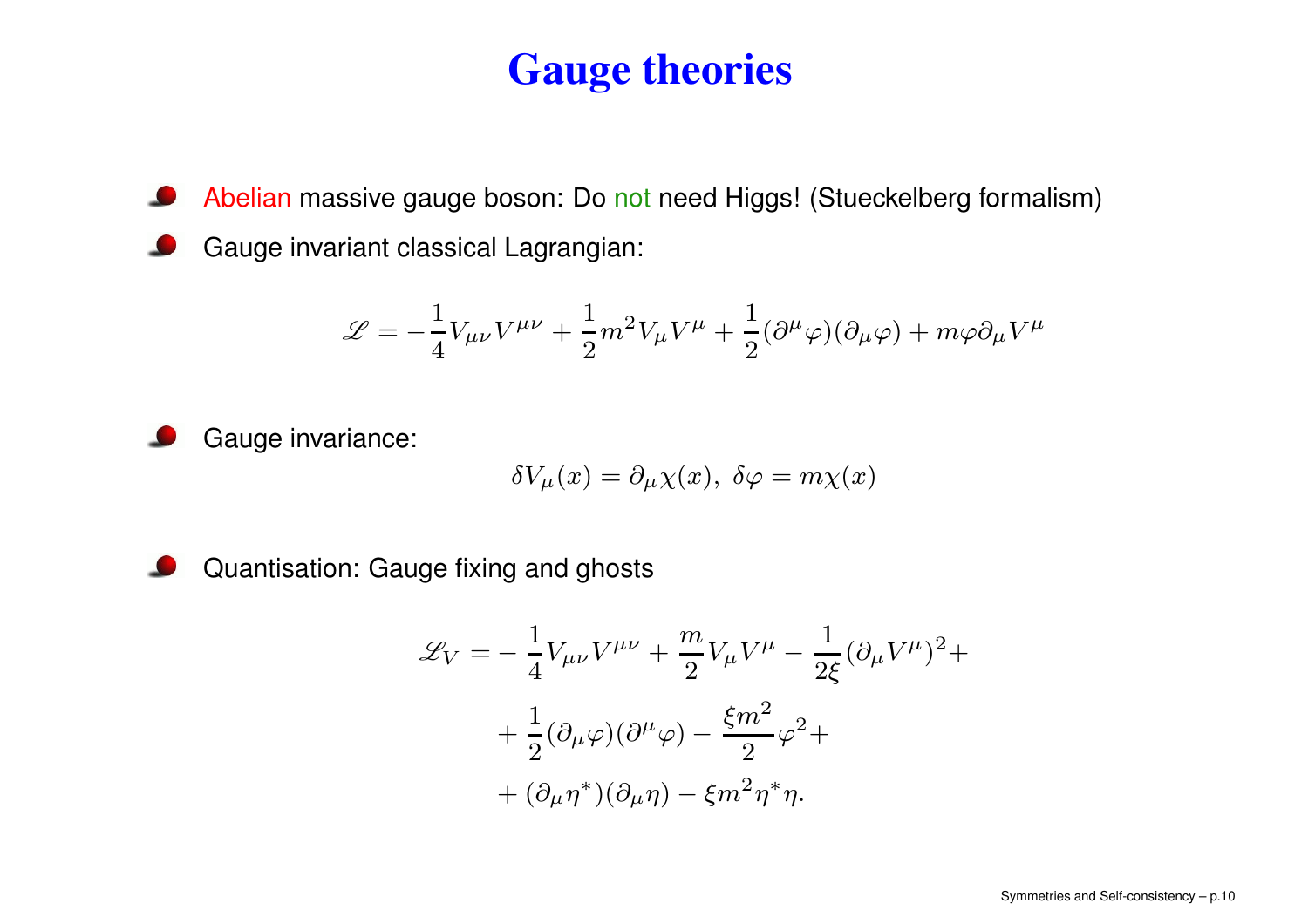### **Gauge theories**

 $\bullet$ Free vacuum propagators

$$
\Delta_V^{\mu\nu}(p) = -\frac{g^{\mu\nu}}{p^2 - m^2 + i\eta} + \frac{(1 - \xi)p^{\mu}p^{\nu}}{(p^2 - m^2 + i\eta)(p^2 - \xi m^2 + i\eta)}
$$

$$
\Delta_{\varphi}(p) = \frac{1}{p^2 - \xi m^2 + i\eta}
$$

$$
\Delta_{\eta}(p) = \frac{1}{p^2 - \xi m^2 + i\eta}.
$$

- Usual power counting  $\Rightarrow$  renormalisable  $\bullet$
- $\bullet$ Partition sum: Three bosonic degrees of freedom!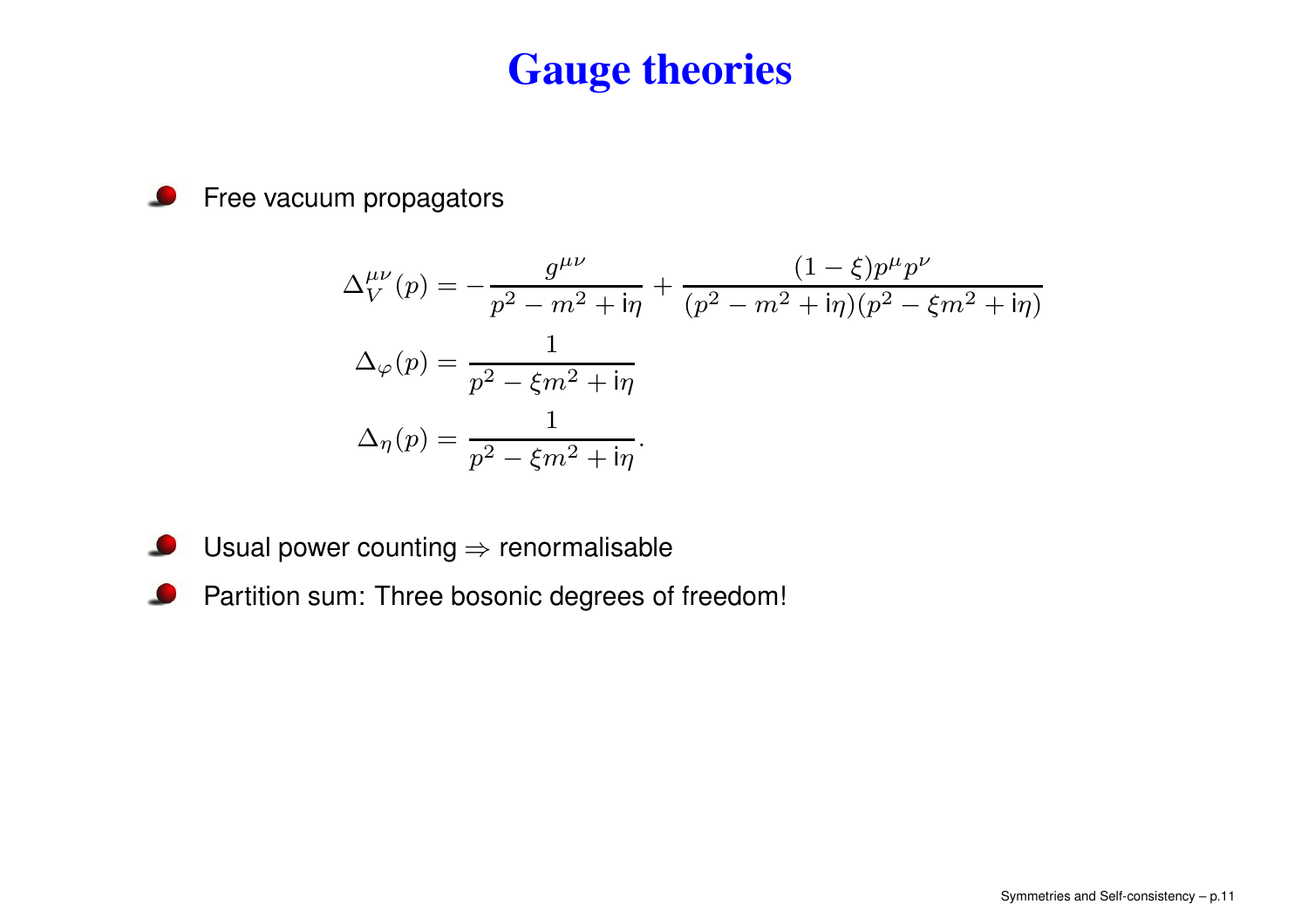# **The** <sup>π</sup>**-**ρ**-system: KLZ-action**

- Adding  $\pi^{\pm}$  and  $\gamma$
- Gauge–covariant derivative

$$
D_{\mu}\pi = \partial_{\mu}\pi + igV_{\mu}\pi + ieA_{\mu}
$$

- Quantisation of free photon as usual
- Minimal coupling and KLZ-interaction:

$$
\mathscr{L}_{\pi V} = \mathscr{L}_V + (D_\mu \pi)^* (D^\mu \pi) - m_\pi^2 \pi^* \pi - \frac{\lambda}{8} (\pi^* \pi)^2 - \frac{e}{2g_{\rho \gamma}} A_{\mu \nu} V^{\mu \nu}
$$

- Eqs. of motion: Vector meson dominance (Kroll, Lee, Zumino) Photons couple to pions only over "mixing" with (neutral)  $\rho$ -mesons!
- Adding Leptons like in usual QED:

$$
\mathcal{L}_{e\gamma} = \bar{\psi} (i\mathcal{D} - m_e) \psi
$$
 with  $D_{\mu} \psi = \partial_{\mu} \psi - ieA_{\mu} \psi$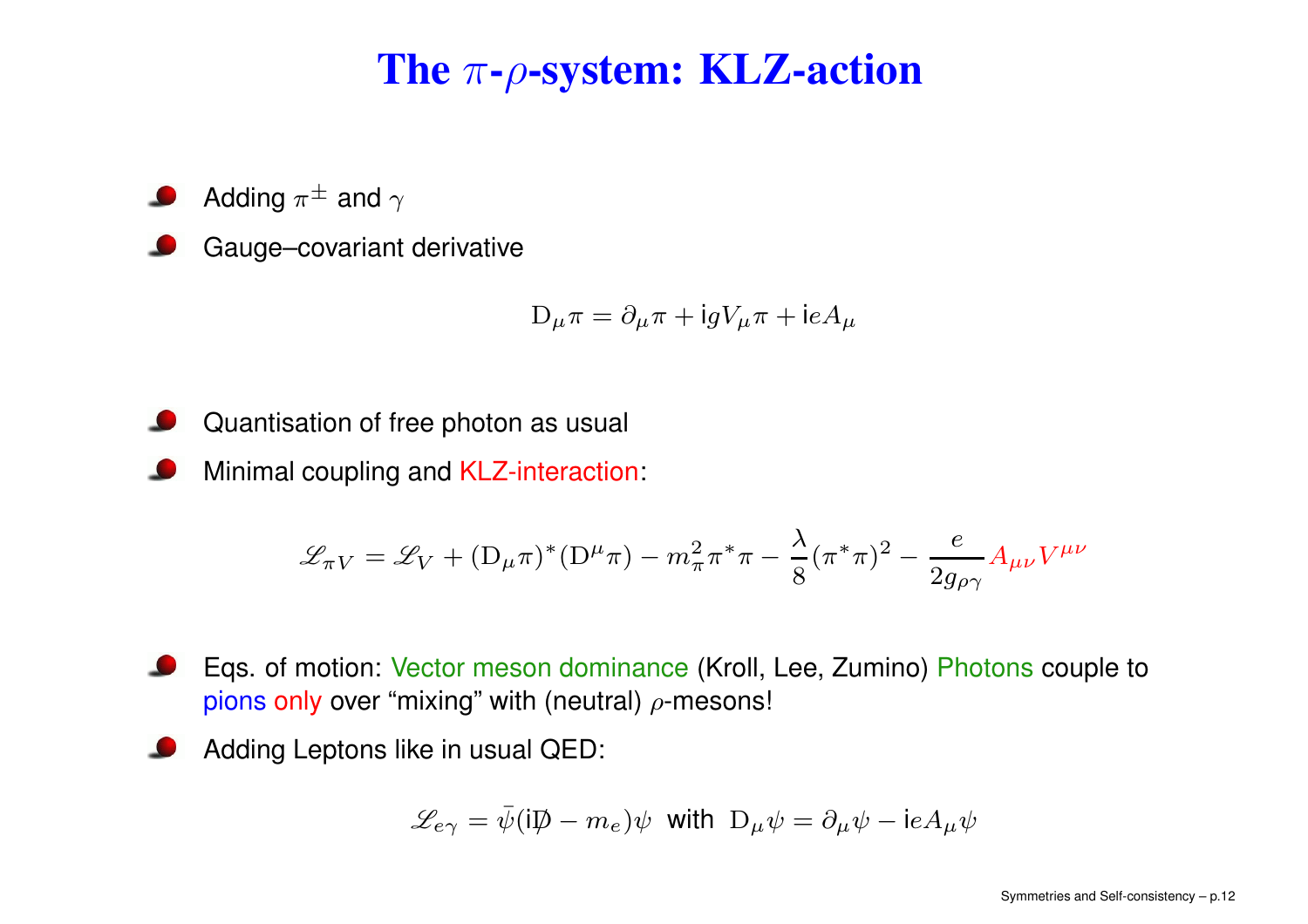### **The Feynman rules**

Propagators  $\bullet$ 

$$
\rho\text{-meson: } \mu \text{ OOD } \nu = -\frac{\mathrm{i} g^{\mu\nu}}{p^2 - m_\rho^2 + \mathrm{i} \eta} + \frac{\mathrm{i} (1 - \xi_\rho) p^\mu p^\nu}{(p^2 - m_\rho^2 + \mathrm{i} \eta)(p^2 - \xi m_\rho^2 + \mathrm{i} \eta)}
$$

$$
\text{Photon: } \mu \longrightarrow \text{ P} \longrightarrow \text{ P} = -\frac{\mathrm{i} g^{\mu\nu}}{p^2 + \mathrm{i} \eta} + \frac{\mathrm{i} (1 - \xi_\gamma) p^\mu p^\nu}{(p^2 + \mathrm{i} \eta)^2}
$$

Pion: 
$$
\frac{p}{p^2 - m_{\pi}^2 + i\eta}
$$

$$
\text{Elektron:} \quad \frac{p}{p^2 - m_l^2 + \text{i} \eta}
$$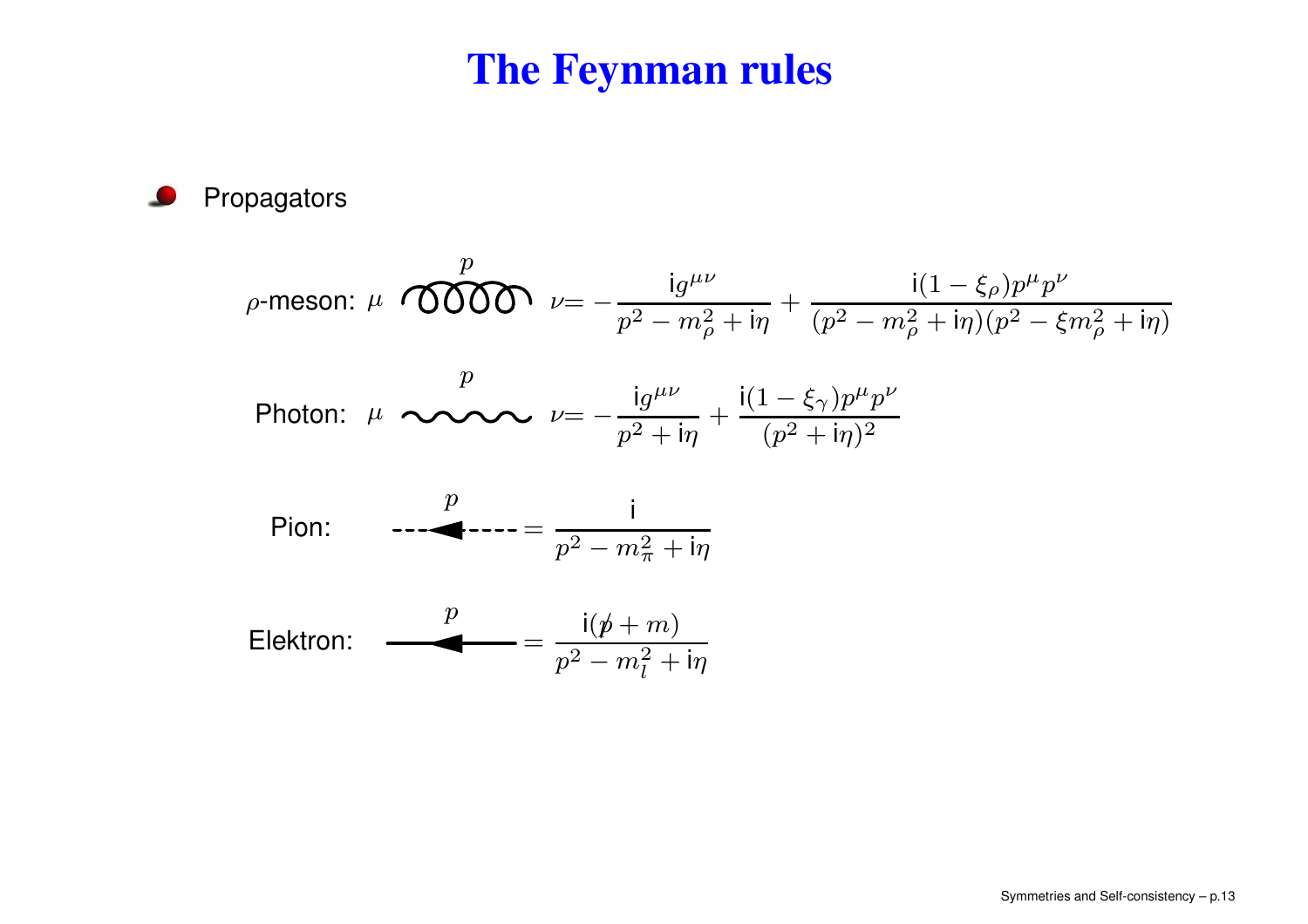#### **The Feynman rules**

The vertices

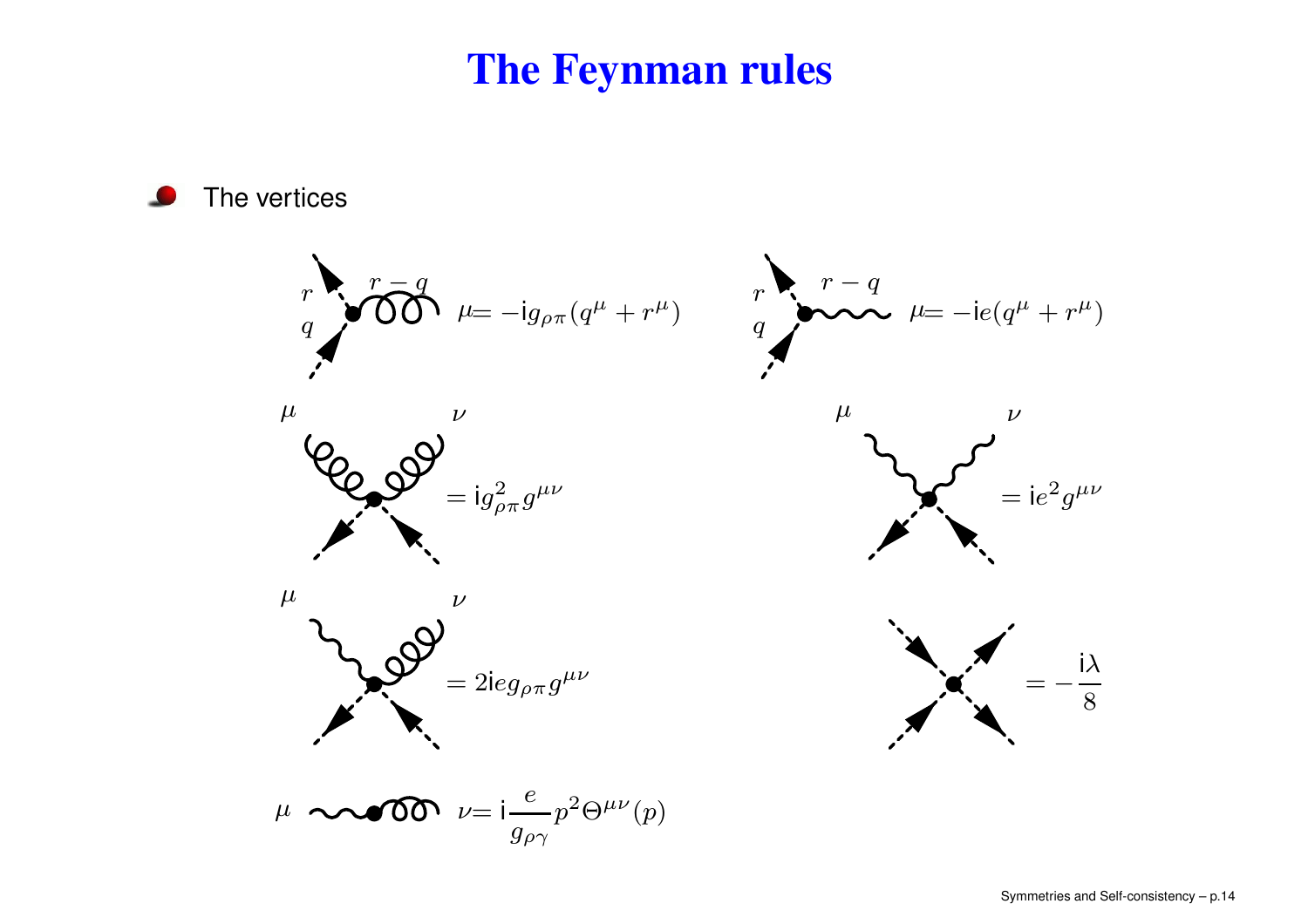## **Pion form factor**

Definition *e*π 00000  $e^+$  $\bm{\pi}^+$  $F(k^2) =$ *e*− π *<sup>e</sup>*<sup>+</sup>  $\pi^+$ 



$$
|F(s)|^2 = \frac{m_{\rho}^4}{|s - m_{\rho}^2 - \Pi_{\rho}(s)|^2}
$$

<sup>Π</sup>ρ: <sup>ρ</sup>-self-energy!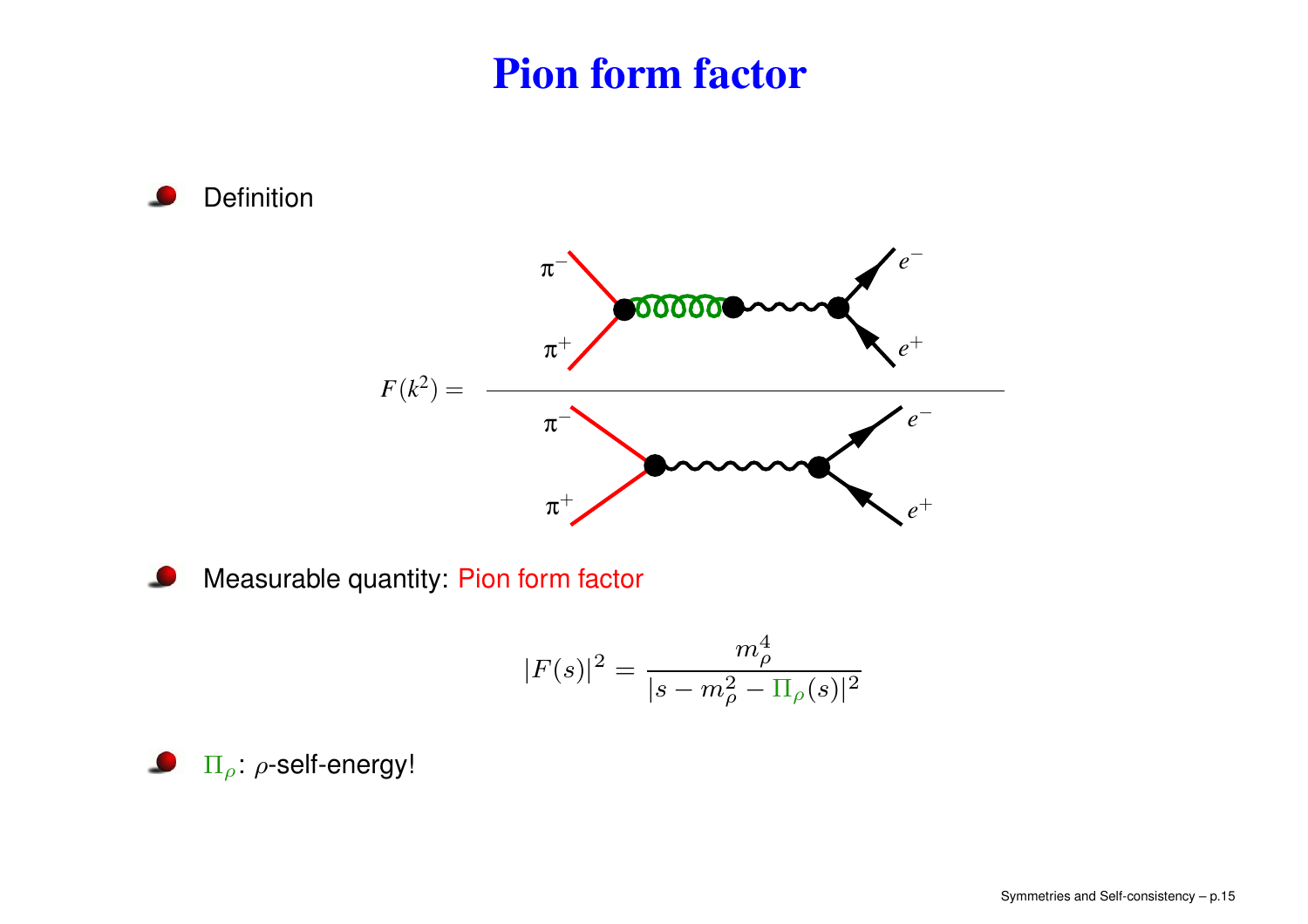# **Pion form factor**



```
g_{\rho\gamma}=g
```
- Fit with  $g_{\rho\gamma}\neq g$
- data: L. M. Barkov, et al., Electromagnetic Pion Form Factor in the Timelike Region, Nucl. Phys. B256 (1985) 365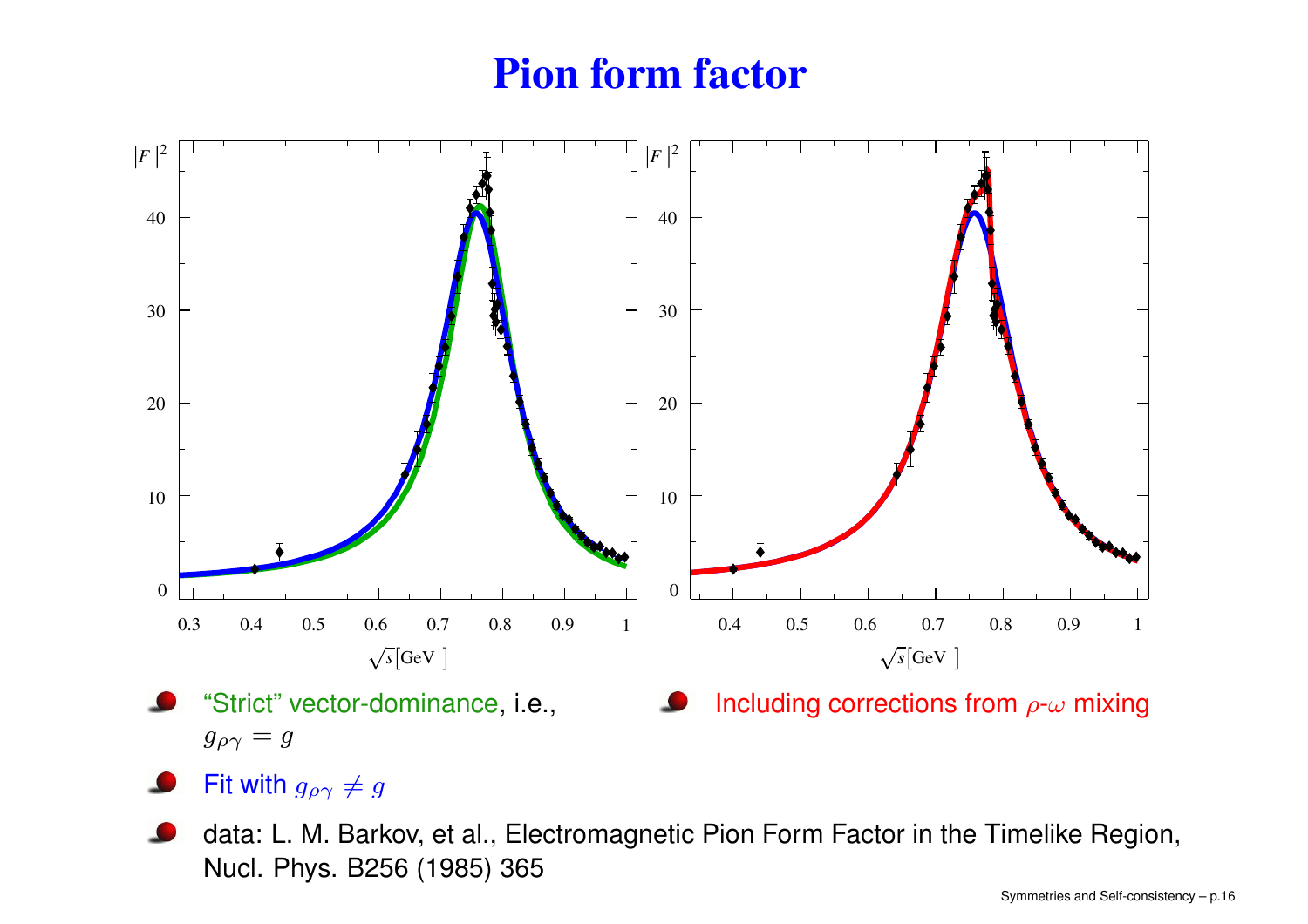# **Pion phase-shift**  $\delta_1^1$

Phase shift in the  $s=1,\,t=1$ -channel of pion scattering



- Plot with data from form-factor fit (without  $\omega$  mixing)
- data: C. D. Frogatt, J. L. Petersen. Phase-Shift Analysis of  $\pi^+\pi^-$  Scattering between 1.0 and 1.8 GeV Based on Fixed Transfer Analyticity (II). Nuclear Physics  $\mathsf{B129}\ (1977)\ 89$  Symmetries and Self-consistency – p.17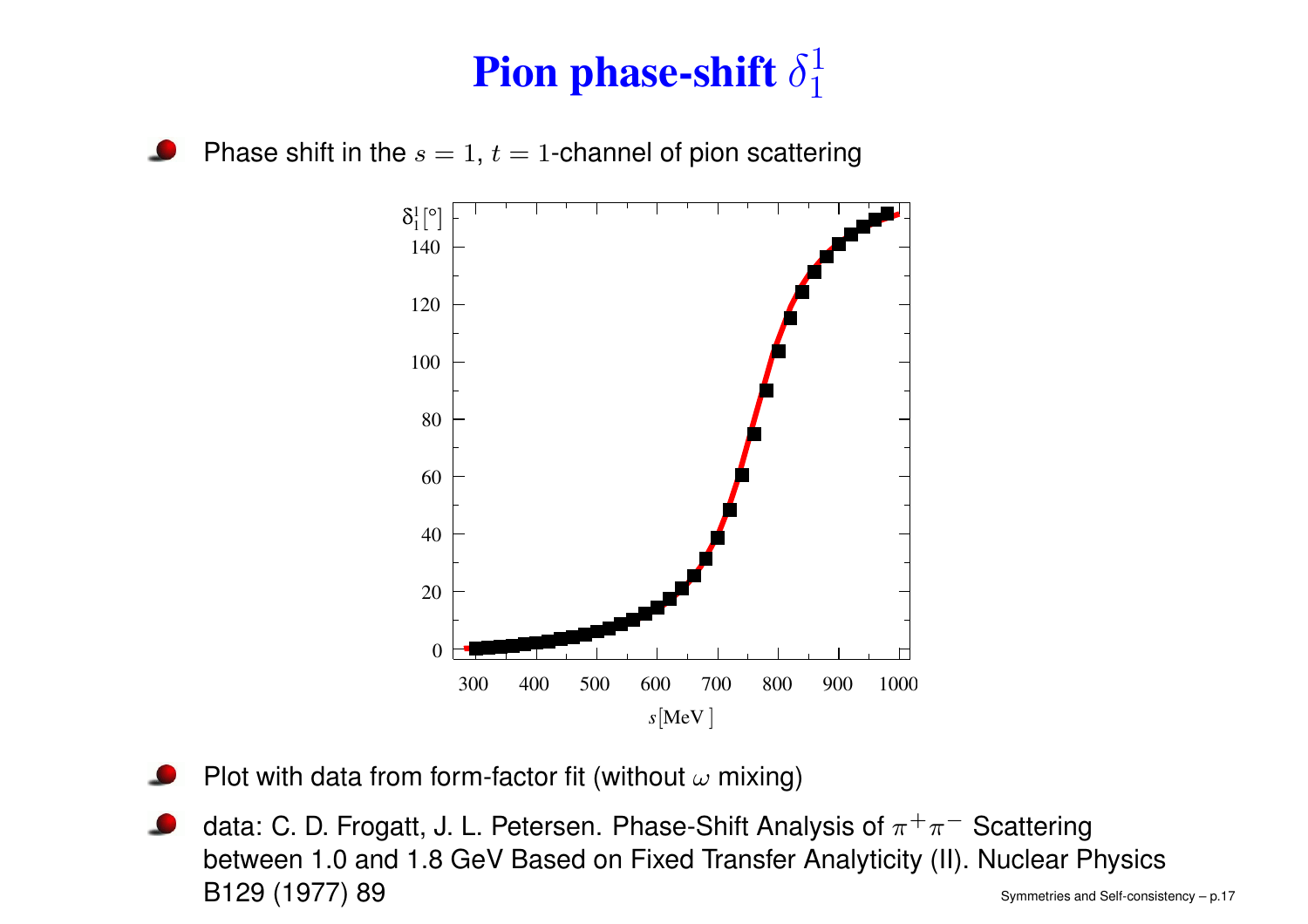# **Big trouble in paradise!**

- $\bullet$ Kroll–Lee–Zumino interaction: Coupling of massive vector bosons to conserved currents  $\Rightarrow$  gauge theory
- Symmetry breaking at correlator level  $\bullet$
- Internal propagators contain spurious degrees of freedom <u>is a</u>
- Negative norm states
- Numerically instable due to light cone singularities L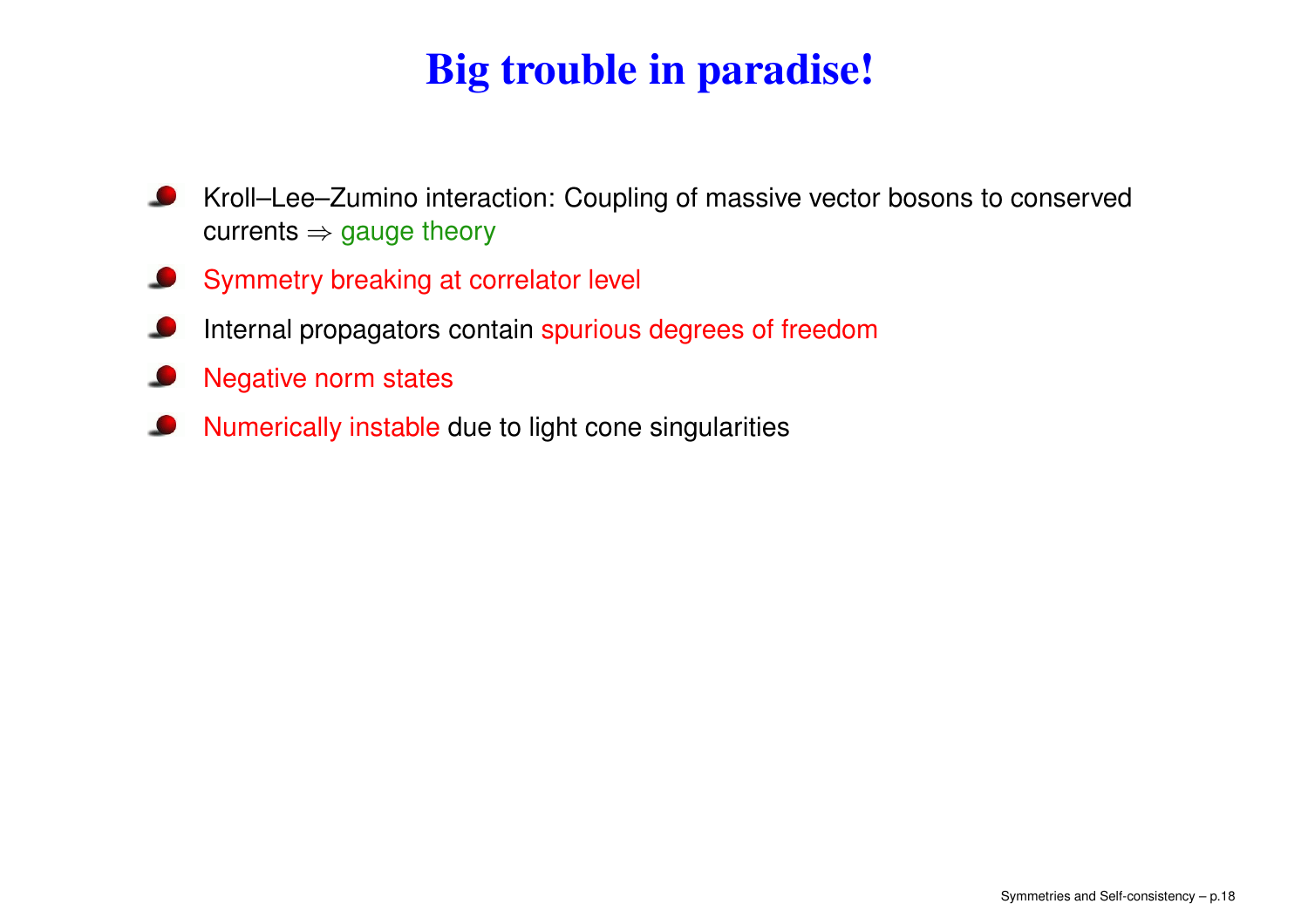# **Digression: Classical transport picture**

Classical picture (Fokker–Planck–equation):

 $\Pi^{\mu\nu}(\tau,\vec{p}=0) \propto \langle v^{\mu}(\tau)v^{\nu}(0)\rangle$ 

"One–loop" approximation in the classical limit

$$
\Pi^{\mu\nu}(\tau,\vec{p}=0) \propto \exp(-\Gamma \tau)
$$

<sup>1</sup>/<sup>Γ</sup>: Relaxation time scale due to scattering

Exact behaviour due to Conservation law:

$$
\Pi^{00}(\tau,\vec{p}=0)\propto \langle 1\cdot 1\rangle=\text{const},\quad \Pi^{jk}(\tau,\vec{p}=0)\propto \left\langle v^jv^k\right\rangle\propto \exp(-\Gamma_x\tau)
$$

- For  $\Pi^{jk}\colon$  If  $\Gamma\approx\Gamma_x\Rightarrow$  1–loop approximation justified
- Classical limit also shows:  $\Pi^{jk}$  only slightly modified by ladder resummation
- For self–consistent approximations: Use only  $p_j p_k \Pi^{jk}$  and  $g_{jk} \Pi^{jk}$
- Construct  $\Pi_T$  and  $\Pi_L$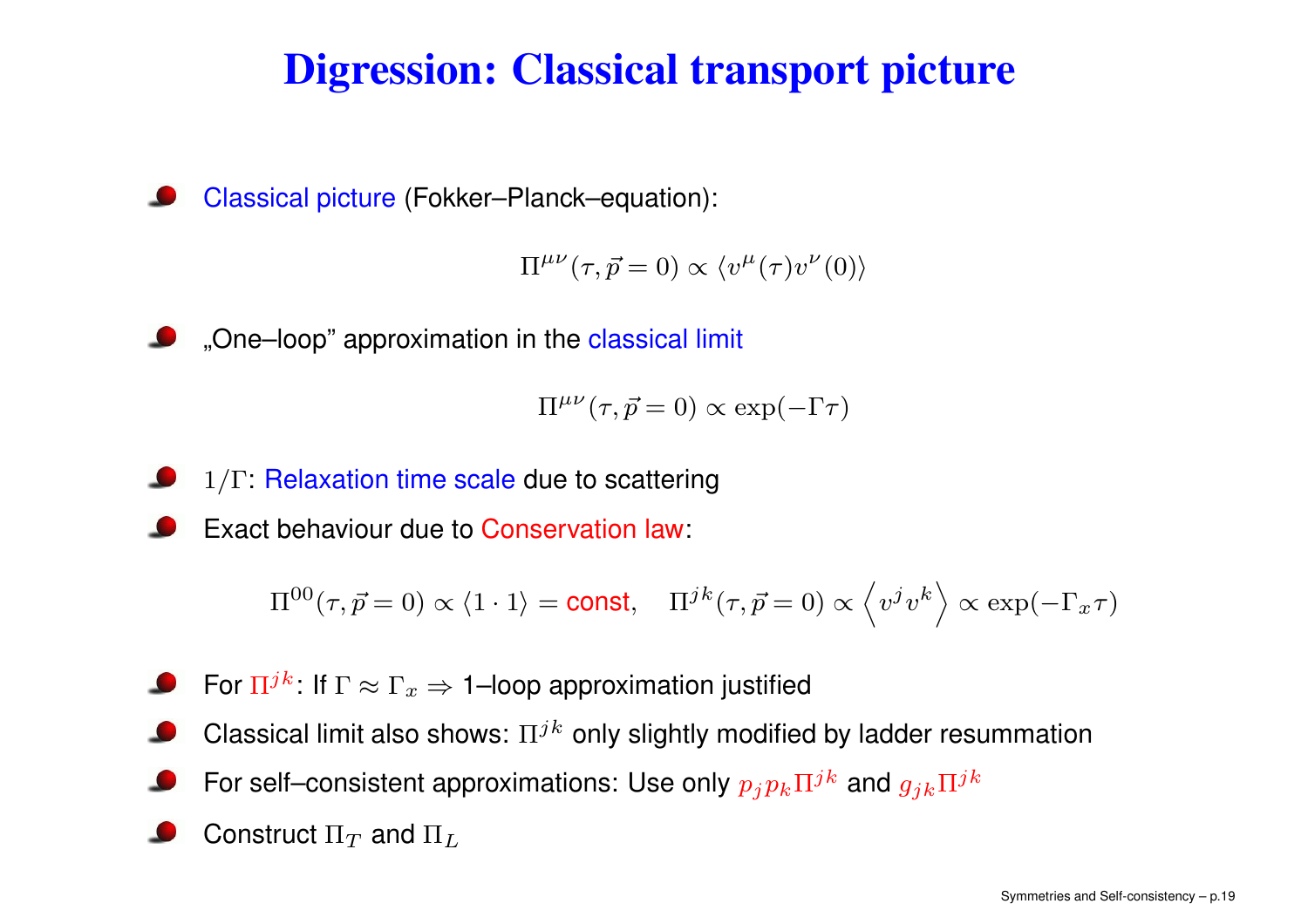## **First toy calculations**

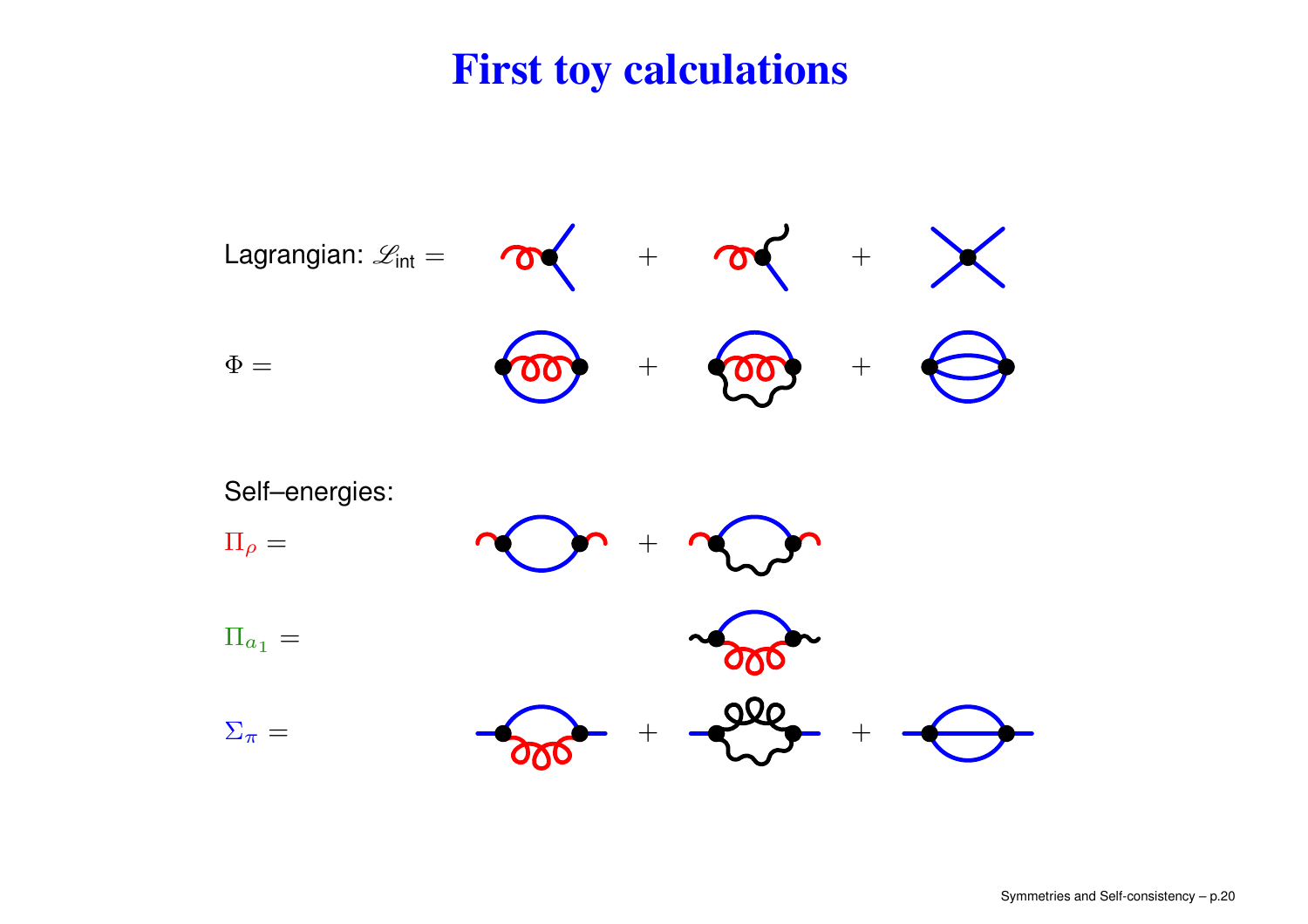# **Results: Broad pions in the medium**

- Avoided renormalization problem: Took only imaginary parts of the self-energies!
- Tuned " $\pi^4$ -interaction such that pions get an arbitrarily chosen width
- In "reality": pion-width due to interactions with baryons (not included in the toy model yet!)

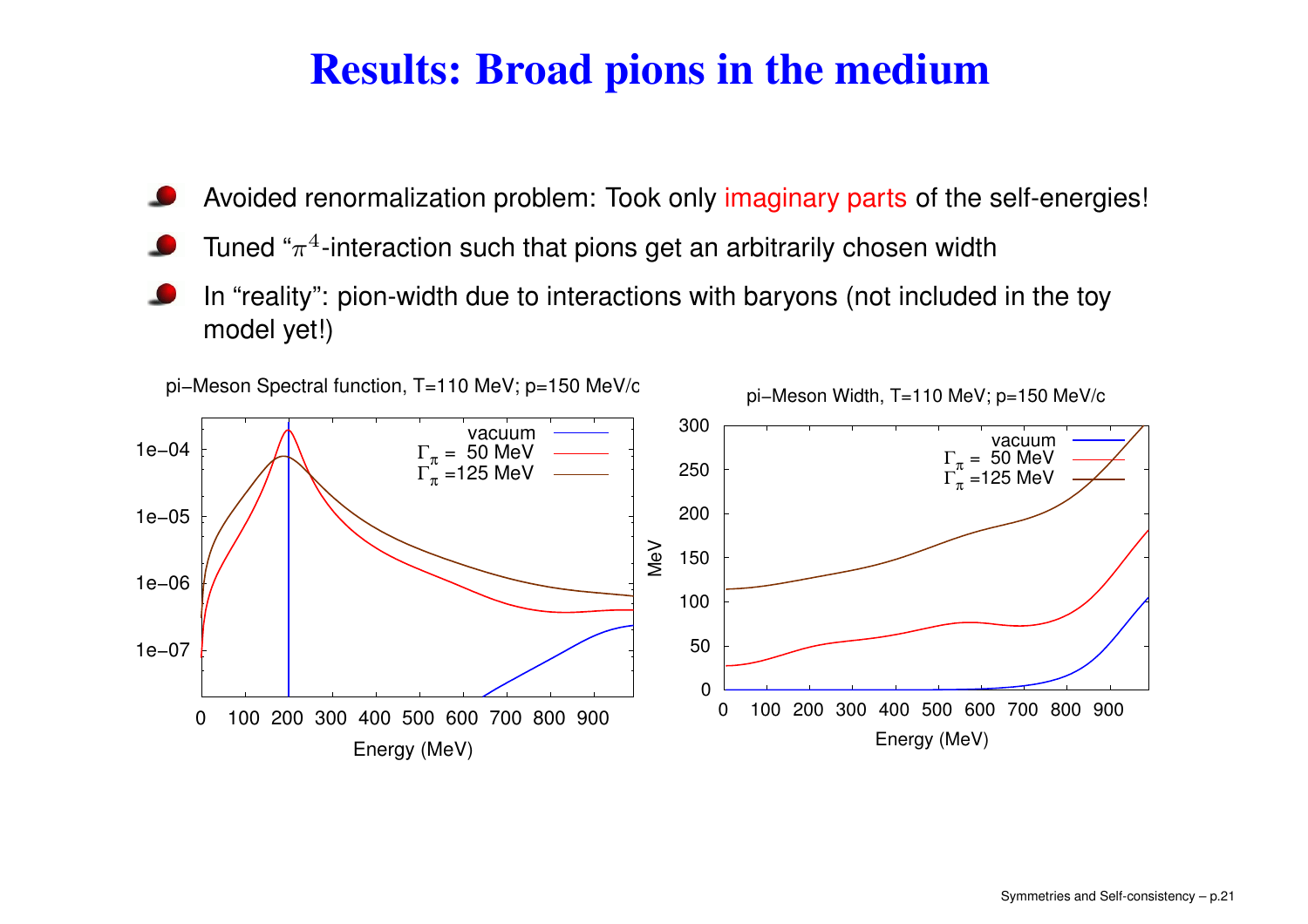# **Results:** ρ**-meson spectral functions**



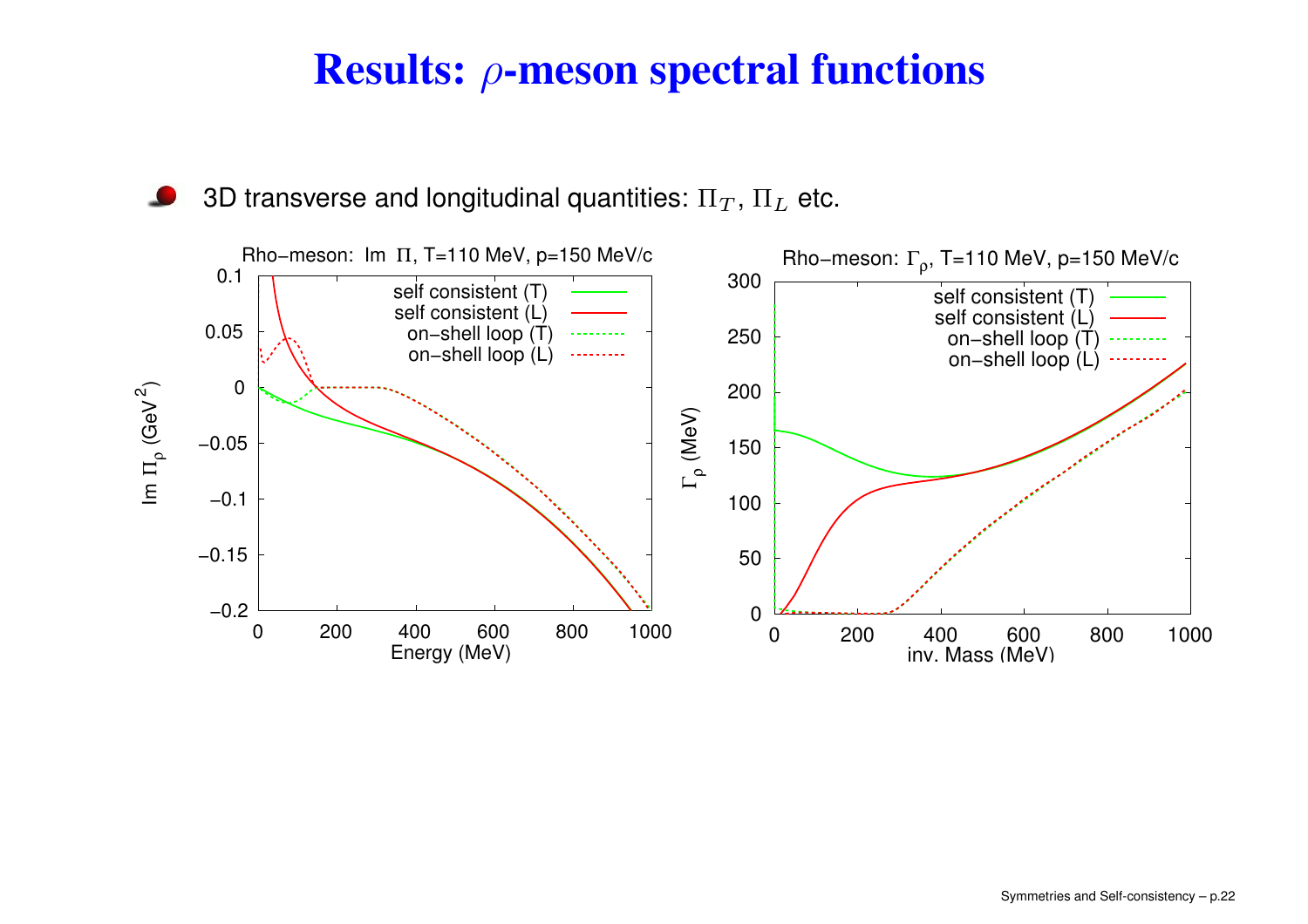# **Results:** ρ**-meson properties**

Averaged quantities:  $(2\Pi_T + \Pi_L)/3$ 



Symmetries and Self-consistency – p.23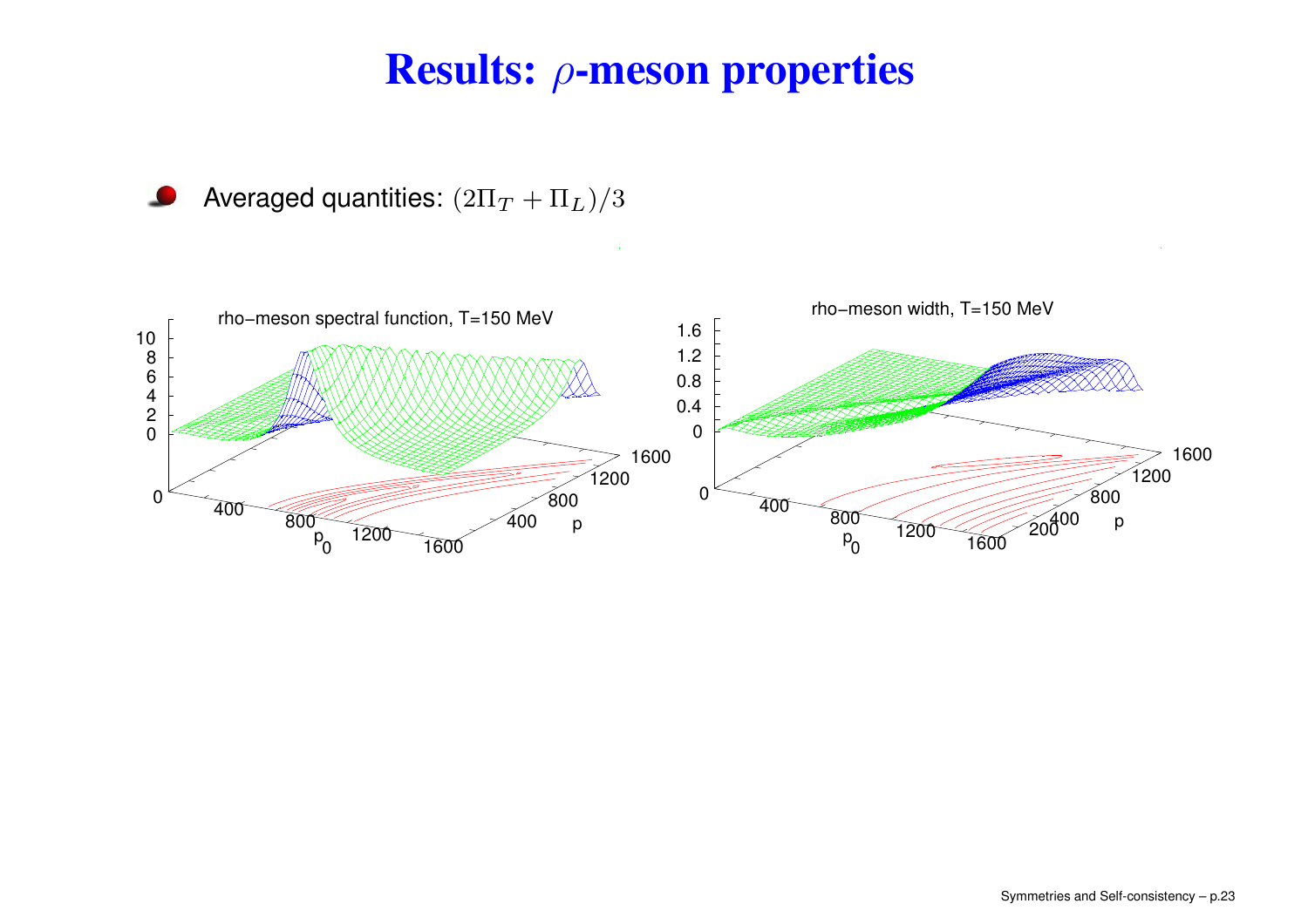# **Results:** ρ**-meson properties**

Averaged quantities:  $(2\Pi_T + \Pi_L)/3$ 

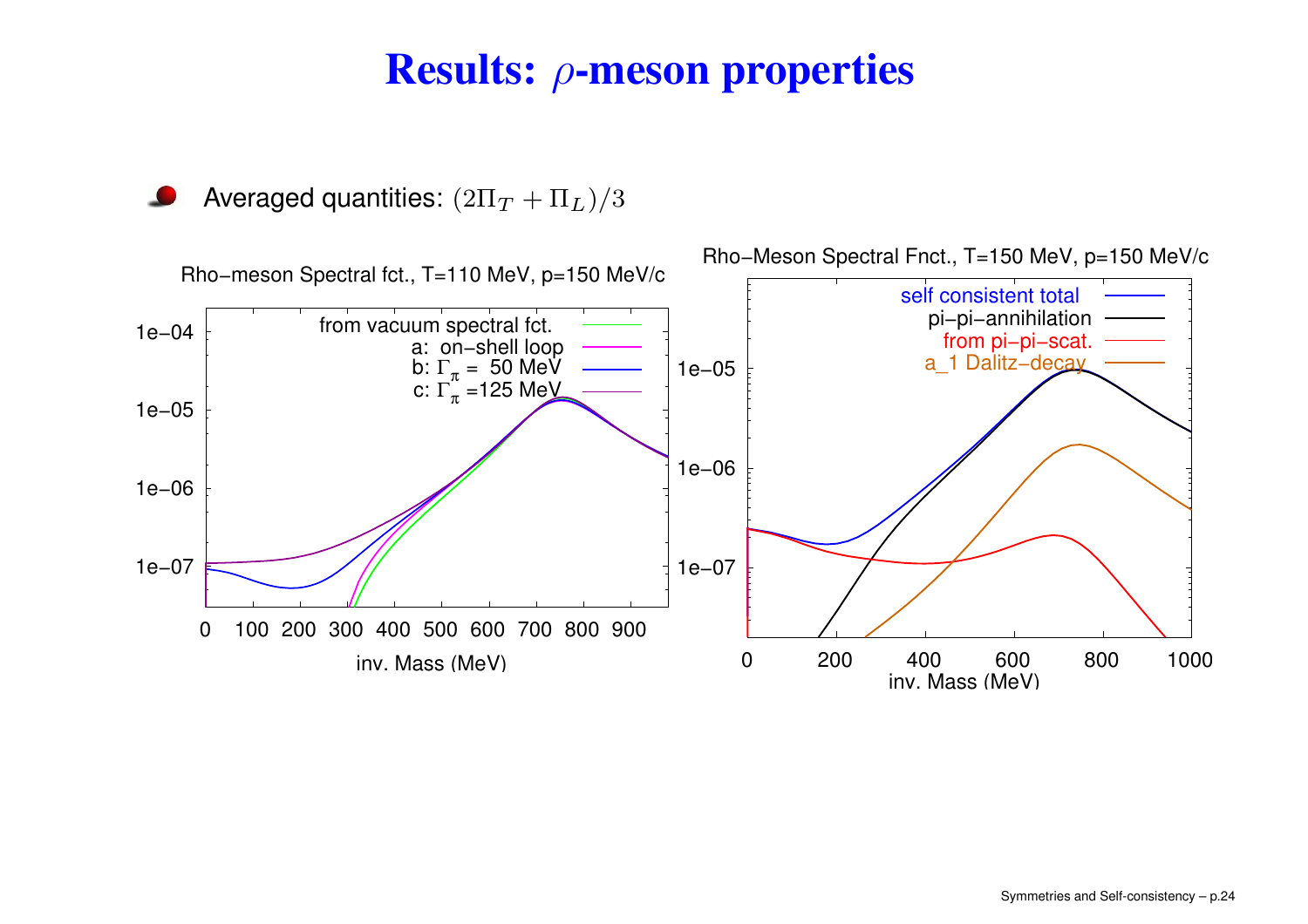# **Results: Dilepton rates**

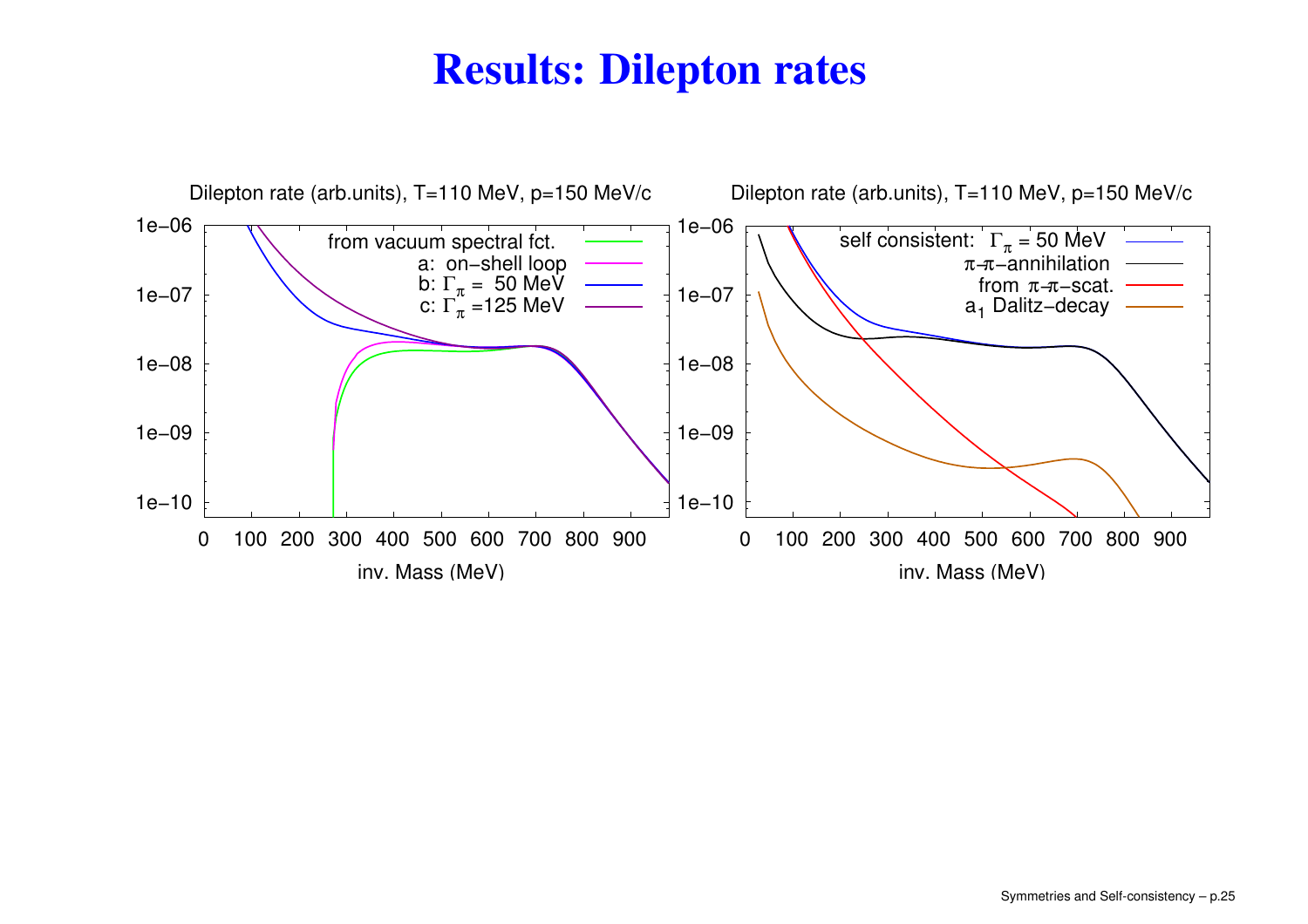# **Summary and Outlook**

- Self–consistent Φ–derivable schemes
- Renormalization
- Symmetry analysis
- Scheme for vector particles L
- Numerical treatment
- "Toolbox" for application to realistic models
- Perspectives for self–consistent treatment of gauge theories
- QCD e.g. beyond HTL?
- Transport equations for particles with finite width